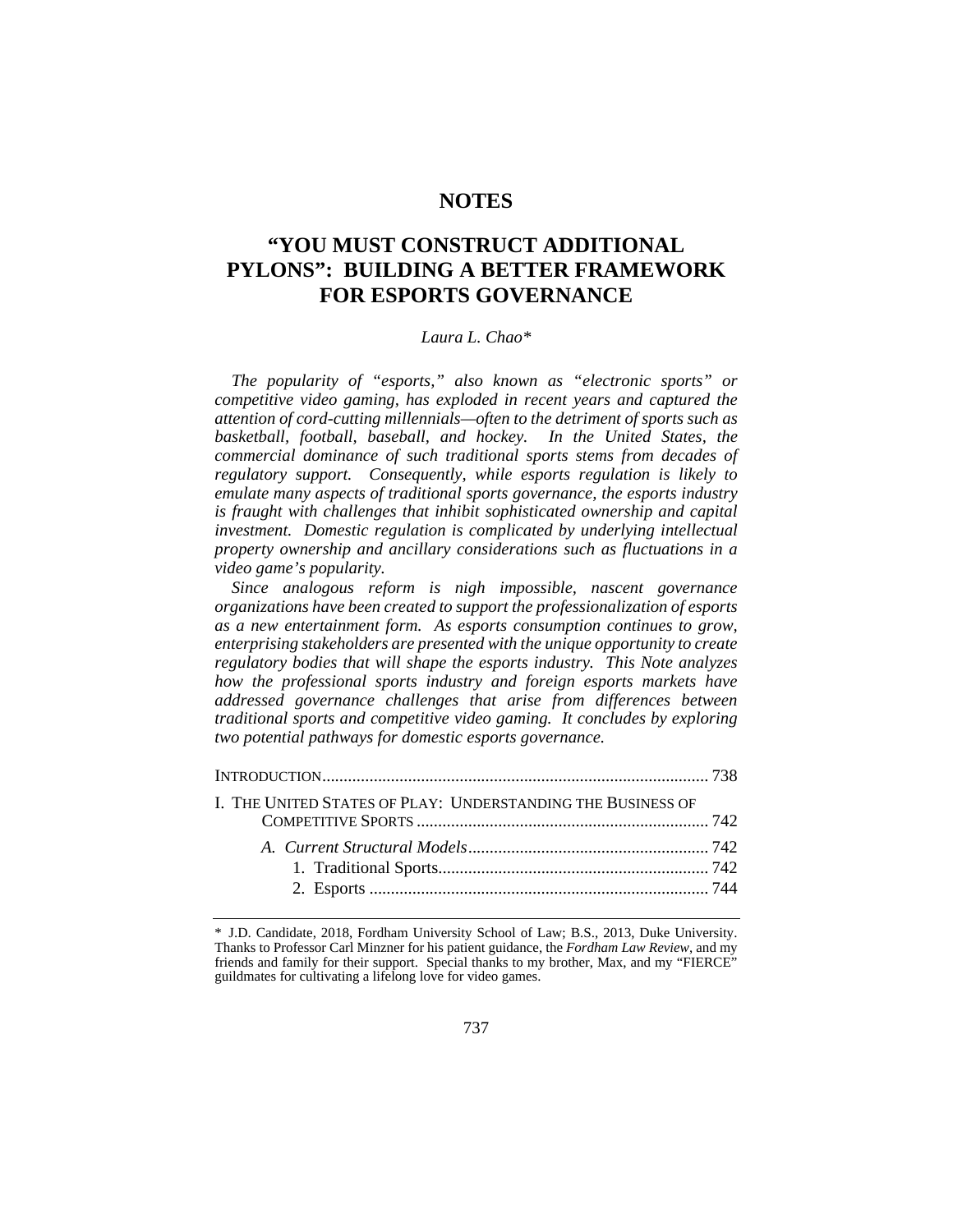738 *FORDHAM LAW REVIEW* [Vol. 86

| II. DOVETAILING OR DIVERGING?: COMPARING ESPORTS TO    |  |
|--------------------------------------------------------|--|
|                                                        |  |
|                                                        |  |
|                                                        |  |
|                                                        |  |
|                                                        |  |
| III. SUCCESSES AND FAILURES IN GOVERNANCE GLOBALLY 756 |  |
|                                                        |  |
|                                                        |  |
| IV. CALL OF (GOVERNANCE) DUTY: CONSIDERATIONS AND      |  |
|                                                        |  |
|                                                        |  |
|                                                        |  |
|                                                        |  |
|                                                        |  |
|                                                        |  |

#### **INTRODUCTION**

On October 21, 2016, the World Championship Semifinals for "League of Legends," the most popular competitive video game, took place over two consecutive sold-out nights at Madison Square Garden in New York City.1 Tension in the stadium was palpable as ten young South Korean players, five for each qualifying semifinal team, hunched over computer battle stations, rapidly clicking away. Instead of watching the competition floor, spectators looked up at the stadium ceiling where large screens projected various angles of the live virtual gameplay. This is the future of professional competition, sport, and video games—a potent combination of entertainment forms that is ripe for potential investors.

Technological advancements have fundamentally penetrated and altered the fabric of modern society by creating new avenues for media consumption, cross-border communication, and social interaction.2 With the advent of the

<sup>1</sup>*. See ROX v. SKT*, LOL ESPORTS, http://www.lolesports.com/en\_US/worlds/ world\_championship\_2016/matches/elimination/R2M1 [https://perma.cc/7A63-GS57] (last visited Oct. 16, 2017).

<sup>2</sup>*. See* T.L. TAYLOR, RAISING THE STAKES: ESPORTS AND THE PROFESSIONALIZATION OF COMPUTER GAMING 18 (2012) (attributing the increase in esports consumption to "important structural factors" like favorable government policies, a competitive market structure, swift development of information and communication technologies, the transnationalization and globalization of the game industry, and individuals' mentalities about accepting new technologies).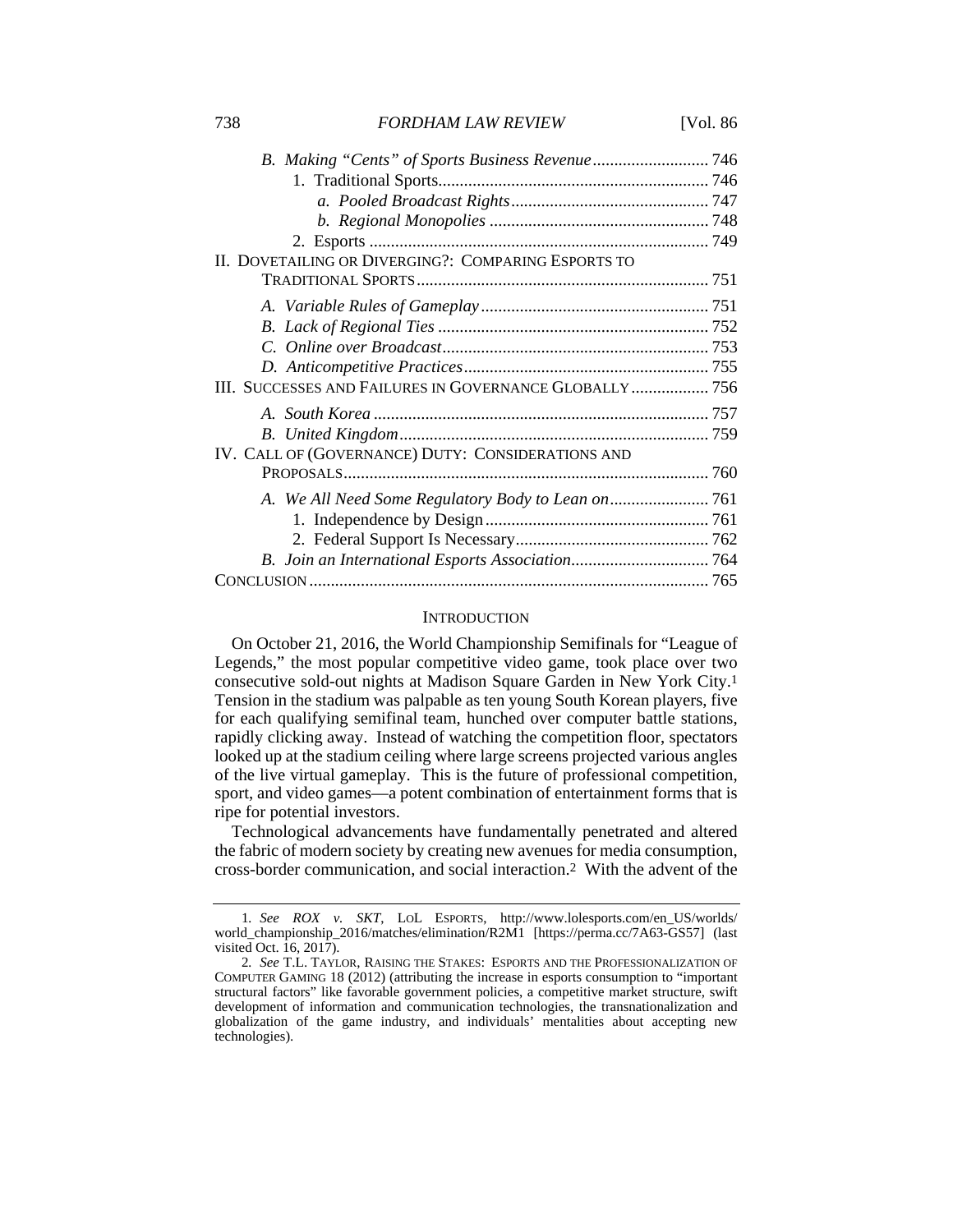internet and increasingly speedier connections, online video game players benefit from instantaneous interactions.3 Widespread connectivity has enabled the rise in popularity of "esports," a term often used to refer to online competitive gaming.4

An esport is "a form of sport[] where the primary aspects of the sport are facilitated by electronic systems; the input of players and teams as well as the output of the [esport] system are mediated by human-computer interfaces."5 In the esports ecosystem, professional video game players around the world make a living by competing in tournaments and leagues for prize pools on behalf of team owners and corporate sponsors.6

Esports games have captured the world's attention, and an entire ecosystem has developed around distributing competitive virtual gameplay. If the 213 million global esports consumers formed a nation,7 it would be the fifth-largest nation in the world.8 Game developers, tournament teams, independent leagues, broadcasting companies, and other market participants want to capture a portion of the growing worldwide esports market, which is expected to exceed \$1 billion by 2019.<sup>9</sup> In 2016, the United States generated an estimated \$175 million in esports revenue from online advertising, sponsorships, media rights, merchandise, and ticketing.10 In September 2016, seven North American esports teams announced the formation of the Professional Esports Association (PEA), a "franchise-and-player-focused league more in line with the structures of [traditional] sports leagues,"11 which emulates the early stages of traditional sports governance. Later that same month, a National Basketball Association (NBA) team became the first North American professional sports organization to acquire an esports team

 <sup>3.</sup> ROLAND LI, GOOD LUCK HAVE FUN: THE RISE OF ESPORTS 1–3 (2016).

<sup>4</sup>*. See* Katherine E. Hollist, Note, *Time to Be Grown-Ups About Video Gaming: The Rising Esports Industry and the Need for Regulation*, 57 ARIZ. L. REV. 823, 825 (2015).

 <sup>5.</sup> Juho Hamari & Max Sjöblom, *What Is Esports and Why Do People Watch It?* 27 INTERNET RES. 211, 213–14 (2017).

<sup>6</sup>*. See id.* (stating that esports are "often coordinated by different leagues, ladders and tournaments, and where players customarily belong to teams or other 'sporting' organizations who are sponsored by various business organizations"); Michael McTee, Note, *E-Sports: More Than Just a Fad*, OKLA. J.L. & TECH., Jan. 2014, at 1.

<sup>7</sup>*. See Esports Market Report*, SUPERDATA, https://www.superdataresearch.com/marketdata/esports-market-brief/ [https://perma.cc/YU2U-ZBJ7] (last visited Oct. 16, 2017).

<sup>8</sup>*. See* Ben Casselman, *Resistance Is Futile: Esports Is Massive . . . and Growing*, ESPN (May 22, 2015), http://www.espn.com/espn/story/\_/id/13059210/esports-massive-industrygrowing [https://perma.cc/N86X-ZAA7].

<sup>9</sup>*. See* Darren Rovell, *427 Million People Will Be Watching Esports by 2019, Reports Newzoo*, ESPN (May 11, 2016), http://www.espn.com/espnw/sports/article/15508214/427 million-people-watching-esports-2019-reports-newzoo [https://perma.cc/HZ4X-DS3K].

 <sup>10.</sup> MEC GLOB., SPOTLIGHT ON ESPORTS: AN EXPLORATION OF THE GROWING ESPORTS LANDSCAPE AND ITS IMPLICATION FOR MARKETERS 9 (2016), http://www.mecglobal.com/ assets/publications/2016-08/Spotlight-On-Esports.pdf [https://perma.cc/NCX3-CSY6].

 <sup>11.</sup> B. David Zarley, *The Sporting Singularity: How Traditional Sports and Esports Are Dovetailing*, VICE (Nov. 9, 2016), https://sports.vice.com/en\_us/article/mgz7eb/the-sportingsingularity-how-traditional-sports-and-esports-are-dovetailing [https://perma.cc/FXL9- 87MD].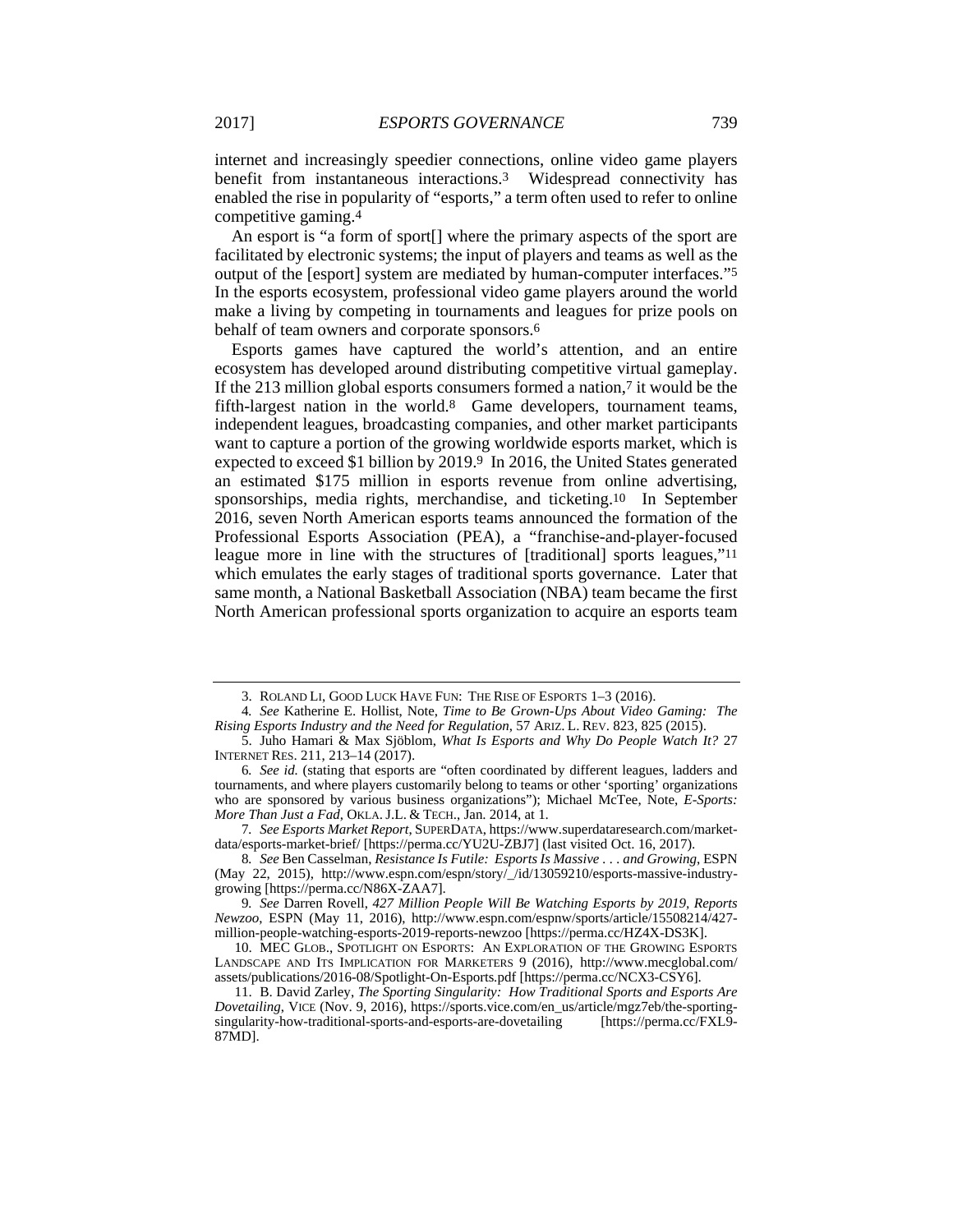and,12 in doing so, noted: "[t]he market created itself and became a product that a quarter billion people are watching, and when they watch, they're watching an hour and half a day  $\dots$  [I]t's an incredibly large, immature market that is somewhat of a Wild West."13

Compared to more developed online gaming markets around the globe, the American esports market is the new Wild West frontier.14 For the most part, the dovetailing between esports and traditional sports,15 and the increasing regulatory legitimacy of esports,16 indicates that many of these issues can be addressed within the confines of traditional sports governance.17 Private investment in esports continues to grow and "[t]hrough a series of purchases, investments, and coalitions, traditional sport structures and proclivities finally merged irrevocably with esports."18

However, it is becoming increasingly apparent that, as the esports industry evolves, esports will not perfectly align with the governance structures of

 15. For the purposes of this Note, "traditional sports" refers to the "big four" American professional sports: football, baseball, basketball, and hockey.

 17. Professional sports organizations also govern issues including players' rights, collective bargaining and labor union management, salary controls and transparency, contractual stability, and antidoping. Although a comprehensive discussion of players' rights in esports is beyond the scope of this Note, there is a significant body of literature analyzing these issues. *See, e.g.*, Thiemo Bräutigam, *Riot's New LCS Player Contracts—A Legal Analysis*, ESPORTS OBSERVER (Nov. 20, 2015), http://esportsobserver.com/riots-new-lcsplayer-contracts-a-legal-analysis/ [https://perma.cc/Z97A-T3LR] (analyzing professional player contracts in a developer-sponsored league).

18. Zarley, *supra* note 11.

<sup>12</sup>*. See* Darren Rovell, *76ers Acquire Esports Teams Dignitas and Apex*, ESPN (Sept. 26, 2016), http://www.espn.com/esports/story/\_/id/17637299/76ers-acquire-esports-teamsdignitas-apex [https://perma.cc/KDN8-24N8].

<sup>13</sup>*. See id.*

 <sup>14.</sup> On September 27, 2016, the coowner of the NBA's Golden State Warriors announced the acquisition of an iconic esports team, Team Liquid, and the creation of a new esports ownership group. Rachel Young Gu, *Team Liquid Sells Controlling Interest to Golden State Warriors Co-Owner*, ESPN (Sept. 27, 2016), http://www.espn.com/esports/story/ \_/id/17651274/team-liquid-sells-controlling-interest-golden-state-warriors-co-owner [https://perma.cc/RH74-LEX8]; *see also Axiomatic Acquires Controlling Interest in Team* 

*Liquid, a Leading Professional Esports Franchise*, BUS. WIRE (Sept. 27, 2016, 10:06 AM), http://www.businesswire.com/news/home/20160927006174/en/Axiomatic-Acquires-

Controlling-Interest-Team-Liquid-Leading [https://perma.cc/MH34-UAS6] (listing other notable owners such as Magic Johnson and Monumental Sports & Entertainment, the owner and operator of the NBA's Washington Wizards and the National Hockey League's Washington Capitals); Press Release, Madison Square Garden Co., The Madison Square Garden Company Acquires Controlling Stake in Counter Logic Gaming (July 31, 2017), http://www.themadisonsquaregardencompany.com/news/2017/counter-logic-gaming.html [https://perma.cc/R5Z8-MWRQ] ("'As esports moves toward franchise league models similar

to the NBA and NHL, we intend to leverage our knowledge and insight into the business of professional sports to play an active role in the development of this exciting industry,' said Jordan Solomon, Executive Vice President of [Madison Square Garden] Sports.").

 <sup>16.</sup> For example, in 2013, the U.S. Citizenship and Immigration Services began to recognize professional esports players as athletes by issuing P-1 visas to international players. *See* Yannick Lejacq, *Score! Professional Video Gamers Awarded Athletic Visas*, NBC NEWS (July 19, 2013, 7:29 PM), https://www.nbcnews.com/technology/score-professional-videogamers-awarded-athletic-visas-6C10679998 [https://perma.cc/LR64-CFWJ].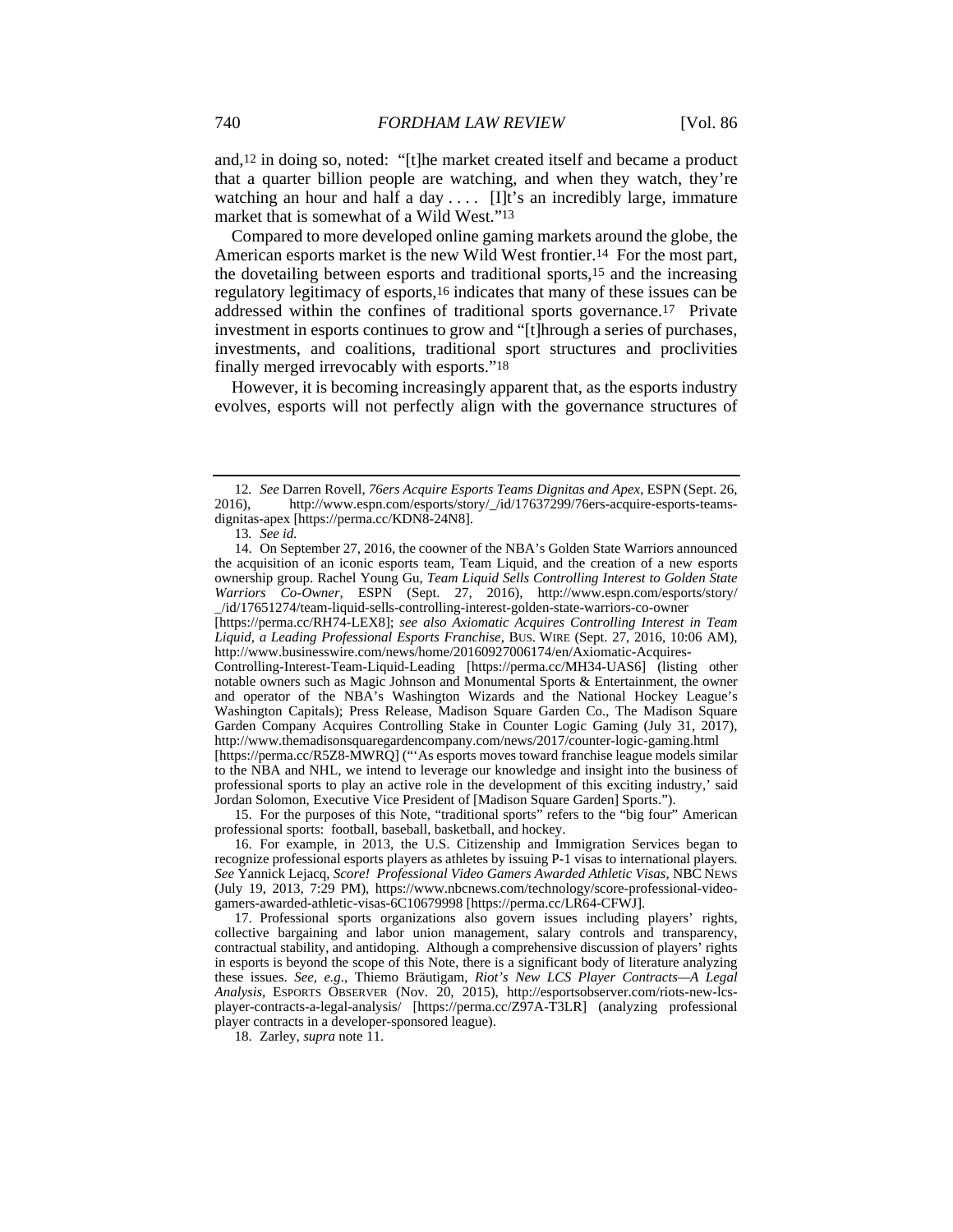traditional sports.19 In esports, just as in other traditional sports, the "business is [in] creating stars"20 that will capture the attention of viewers.21 Yet, if asked to imagine a "sport," most would likely think of a physical sport like basketball, football, baseball, or hockey. Despite many similarities, there exists a tension between the physical world of professional sports and the virtual world of professional gaming. With the recent global rise of esports, the scope of what constitutes a "sport" has been widely debated.22 A fundamental quandary for esports governance is that competitive play takes place online, where physical analogues provide no precedent.23 Esports do not benefit from the same level of legislative protection that has helped shape the traditional sports industry,24 and, unlike traditional sports, game developers hold intellectual property rights.25

Accordingly, this Note will address the need for either a domestic or international regulatory body to support and facilitate the professionalization of the U.S. esports industry. Part I provides a general overview of the market structure and commercialization of both traditional sports and esports. Part II focuses upon key areas where existing traditional sports do not provide adequate guidance to esports, including ownership, territoriality, and media distribution.26 Next, Part III assesses how regulatory bodies of larger esports markets have addressed esports issues. In conclusion, Part IV advocates for the adoption of a regulatory body that will facilitate the growth of the domestic esports industry.27

22*. See* McTee, *supra* note 6, at 7 ("A common argument made is 'if it can be done while drinking and smoking, then it is not a sport.' Such a definition is problematic for defining video games as a true form of 'professional sport' (as well as golf, track and field, and many other highly athletic competitions sometimes regarded as sport).").

23*. See* TAYLOR, *supra* note 2, at 37 ("Computer games can prove elusive artifacts when we try to discuss the material world in relation to them because so much of our attention drifts to the space on the screen. The media aspect of computer game play may prompt an argument suggesting they cannot be easily aligned with a notion of sport.").

24*. See infra* Part I.B.

25*. See* Andreas Rahmatian, *Cyberspace and Intellectual Property Rights*, *in* RESEARCH HANDBOOK ON INTERNATIONAL LAW AND CYBERSPACE 72, 76 (Nicholas Tsagourias & Russell Buchan eds., 2015) ("The international nature of cyberspace with separate (private, propertyholding) individuals and companies as actors within the cyberspace can potentially blur the legal division between sovereignty and property. . . . So he who has quasi-proprietary power over the cyberspace may very well acquire quasi-sovereignty over people . . . .").

26*. See infra* Part II.

27*. See infra* Part IV.

<sup>19</sup>*. See generally* Dan L. Burk, *Owning E-Sports: Proprietary Rights in Professional Computer Gaming*, 161 U. PA. L. REV. 1535 (2013) (discussing the possibilities and ramifications of ownership rights in esports).

 <sup>20.</sup> Paresh Dave, *Owners of Professional Video Game Teams in a Battle of Their Own*, L.A. TIMES (June 11, 2016, 6:00 AM), http://www.latimes.com/business/technology/la-fi-tnesports-owners-20160526-snap-htmlstory.html [https://perma.cc/7QF3-CKZW].

<sup>21</sup>*. See* TAYLOR, *supra* note 2, at 17 ("[T]ales are told about young men who have ascended to the level of national hero by playing computer games. The stories circle around the rise of a professional scene whose players have fan bases comparable to that of American mainstream sports stars. They hold contracts and sponsorship deals, wear the latest in sport gear from Nike and Adidas, and play in competitions that regularly draw thousands and are broadcast on major television channels.").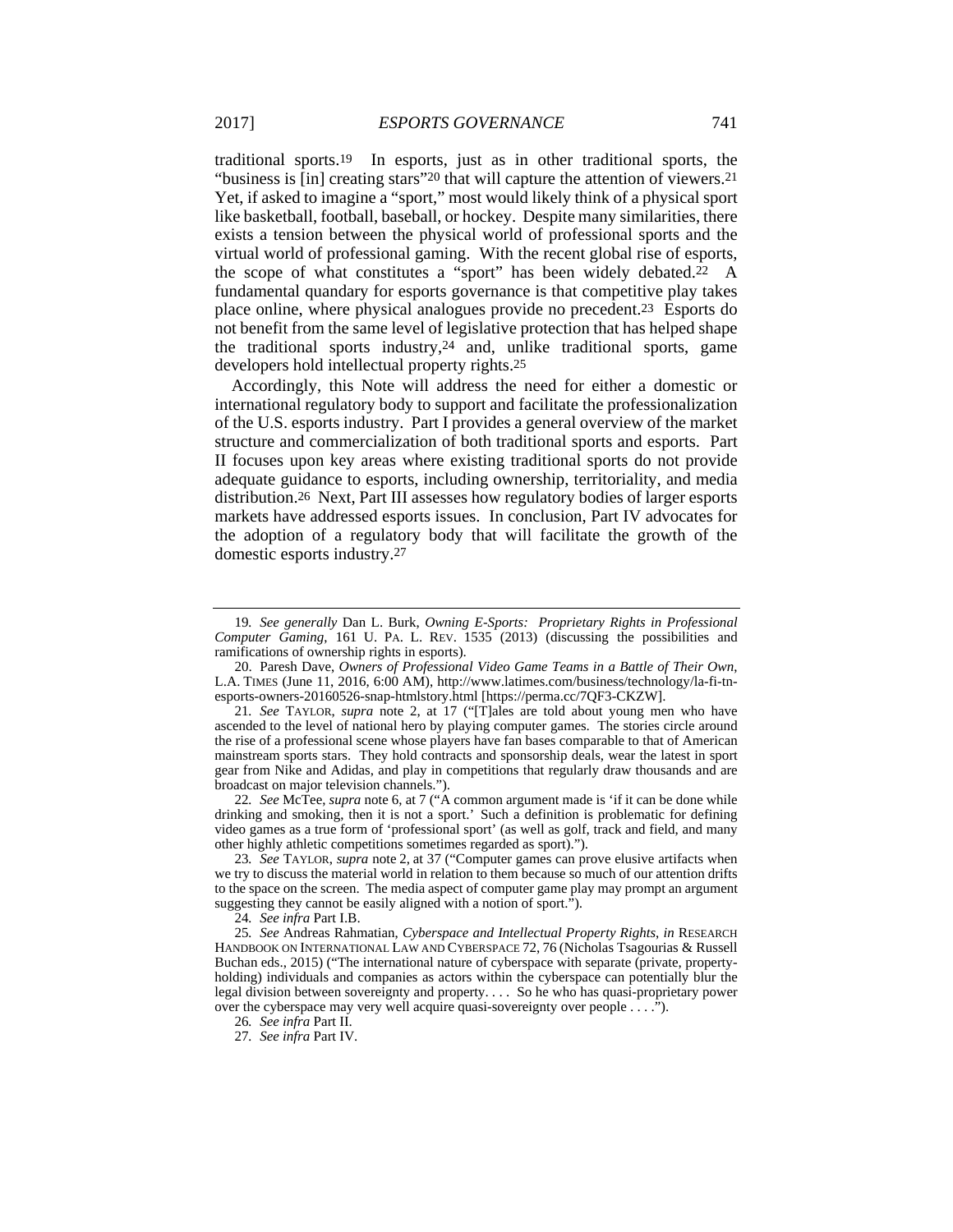## I. THE UNITED STATES OF PLAY: UNDERSTANDING THE BUSINESS OF COMPETITIVE SPORTS

In many regards, the governance and commercialization of the esports industry noticeably emulates the traditional sports industry.28 This Part provides an overview and background helpful for understanding the emerging esports market. First, it looks at the joint-venture structure of traditional sports organizations and compares this structure to the organizations that have materialized in the esports industry. Then, for both the traditional sports and esports markets in the United States, it analyzes content distribution as a major force behind commercial viability.

#### *A. Current Structural Models*

The esports industry presents a "nascent structure that one team owner has compared to the state of American baseball when the first vestigial forms of the current team, league, and ownership structures were emerging."29 A primer on traditional sports governance, then, can offer insight into how professional sports became a mainstay of the U.S. entertainment industry and also provide a potential model for esports governance. This Part discusses the governance structures of traditional sports and esports in the United States.

#### 1. Traditional Sports

Traditional team sports are generally structured as a league and consist of clubs, teams, or franchises that are distinct, albeit economically interdependent, business entities within the league.30 In the United States, the highest level of professional competitions in team sports are known as "major professional sports leagues" and include the NBA, Major League Baseball (MLB), National Football League (NFL), and National Hockey League (NHL).<sup>31</sup> Each of these leagues enjoys significant control over governance issues.32

Leagues are often structured as joint ventures.<sup>33</sup> A joint venture is a business undertaking by multiple stakeholders engaged in a single defined

<sup>28</sup>*. See* Zarley, *supra* note 11.

 <sup>29.</sup> Burk, *supra* note 19, at 1540.

<sup>30</sup>*. See generally* Stephen F. Ross & Stefan Szymanski, *Antitrust and Inefficient Joint Ventures: Sports Leagues Should Look More Like McDonald's and Less Like the United Nations*, 16 MARQ. SPORTS L. REV. 222 (2006) (stating that a league is a "product created by the combination of upstream competition organizing services and downstream clubs participating in the competition").

<sup>31</sup>*. See* Nathaniel Grow, *Regulating Professional Sports Leagues*, 72 WASH. & LEE L. REV. 573, 575 n.1 (2015).

<sup>32</sup>*. See* RICHARD PARRISH & SAMULI MIETTINEN, THE SPORTING EXCEPTION IN EUROPEAN UNION LAW 21 (2008) ("These [governance issues] include reserve clauses, draft rules, roster limits, salary caps, collective bargaining arrangements, revenue sharing, joint merchandising and the collective sale and reinvestment of broadcasting rights.").

<sup>33</sup>*. See generally* Ross & Szymanski, *supra* note 30 (discussing the joint-venture structure of professional sports leagues).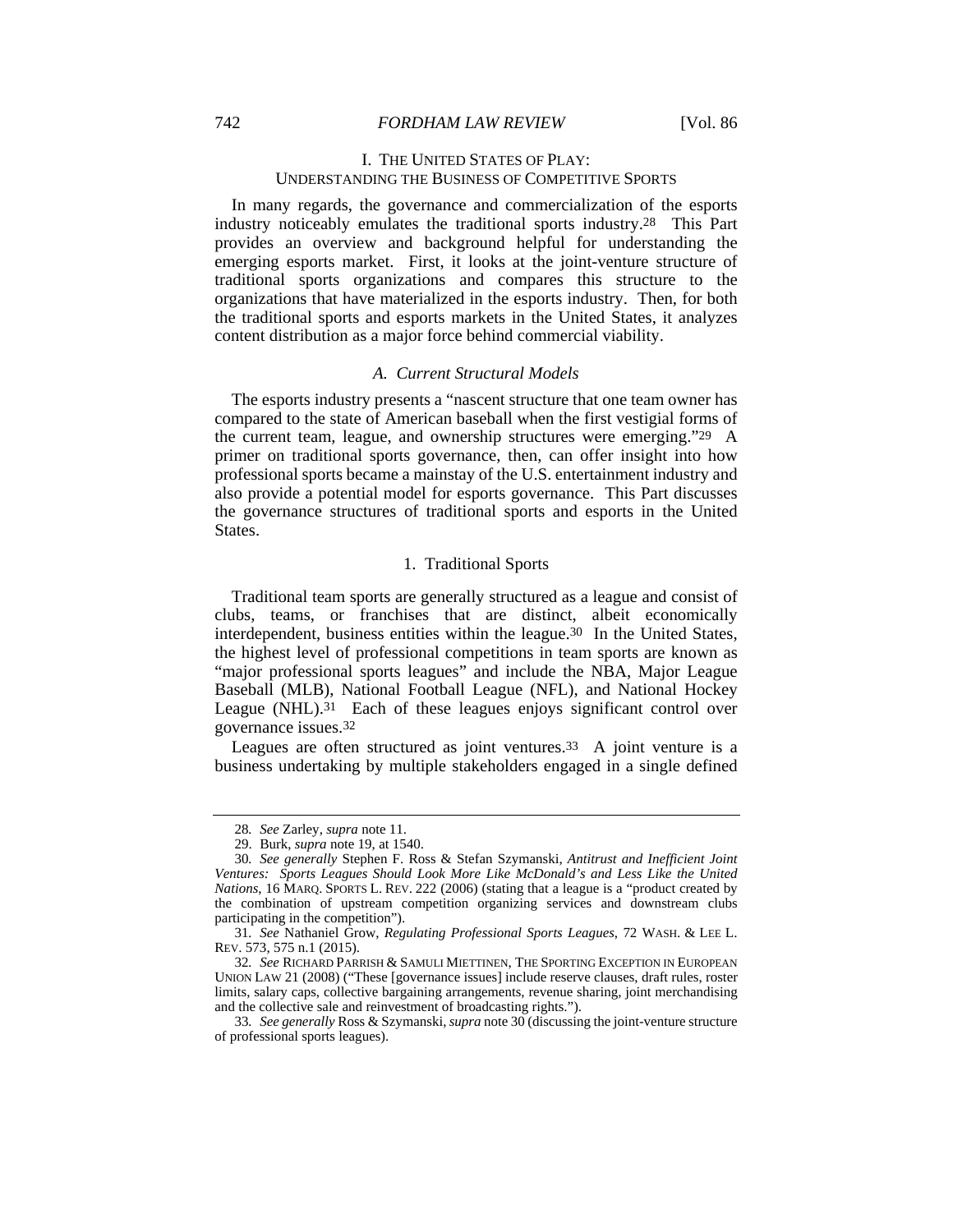project.34 Each stakeholder shares equal control over the venture and also shares both profits and losses.35 Joint ventures do not have immunity from antitrust laws but may exhibit anticompetitive, cartel-like behavior.36 Within a joint-venture league, teams and clubs are franchised to the league, and a league-affiliated team cannot compete outside of the league.37

Professional sports leagues draft rules to coordinate the particulars of competition, such as the rules of play, number of teams admitted to the league, revenue distribution and sharing, player contracts and trading rules, sale of broadcast rights, and stadium facility standards.38 When enforcement of organizational rules is vested in an independent entity, such rules serve to enable and preserve the integrity of competition.39 Each league typically is headed by a commissioner who is empowered to enforce the league rules that were collectively agreed upon by member franchises.40

Leagues are formed as joint ventures due to a "conscious decision to vertically integrate,"41 and franchises collectively govern the competition like tournament organization—instead of granting such control to a separate entity.42 Decisions made by a franchise-run league are subject to voting requirements and are thus likely to be suboptimal; franchises are more likely to advance individual interests over the interests of the league as a whole.43 In fact, franchises within a league "will necessarily make decisions . . . that limit the extent of economic competition," which may "simultaneously enhance the overall quality of league play (acceptable under antitrust law) and simply increase profits (unacceptable under antitrust law)."44

Moreover, major American professional sports leagues operate in a market with few alternatives, and "[s]ports leagues that do not face competition from close substitutes will artificially suppress the number of franchises in the league."45 New franchises enjoy permanent membership after authorization by the league.46 They are also subject to entry fees, which are then distributed among the league's existing franchises.47 Individual franchises must cooperate to maintain competitive balance and often swing toward

- 37*. See* PARRISH & MIETTINEN, *supra* note 32, at 20–21.
- 38*. See* Ross & Szymanski, *supra* note 30, at 222–23.

<sup>34</sup>*. Joint Ventures*, BLACK'S LAW DICTIONARY (10th ed. 2014).

<sup>35</sup>*. Id.*

<sup>36</sup>*. See* Nat'l Collegiate Athletic Ass'n v. Bd. of Regents of Univ. of Okla., 468 U.S. 85, 113 (1984) (stating that "joint ventures have no immunity from the antitrust laws").

<sup>39</sup>*. Id.* at 222.

<sup>40</sup>*. See* PARRISH & MIETTINEN, *supra* note 32, at 21.

 <sup>41.</sup> Ross & Szymanski, *supra* note 30, at 223.

<sup>42</sup>*. Id.*

<sup>43</sup>*. See id.* ("In any partnership where profits are shared, the marginal benefit to each partner accruing through the sharing arrangement is smaller than the total benefit, and therefore no partner has the incentive to vote in ways which maximize total payoffs.").

<sup>44</sup>*. Id.*

<sup>45</sup>*. Id.* at 226 (arguing for restructuring and regulation of professional sports to better align with consumer demand).

 <sup>46.</sup> Franchises are not subjected to competitive merit-based promotion and relegation, which could bump a team out of a league. *See* PARRISH & MIETTINEN, *supra* note 32, at 18.

<sup>47</sup>*. See id.* at 20–21.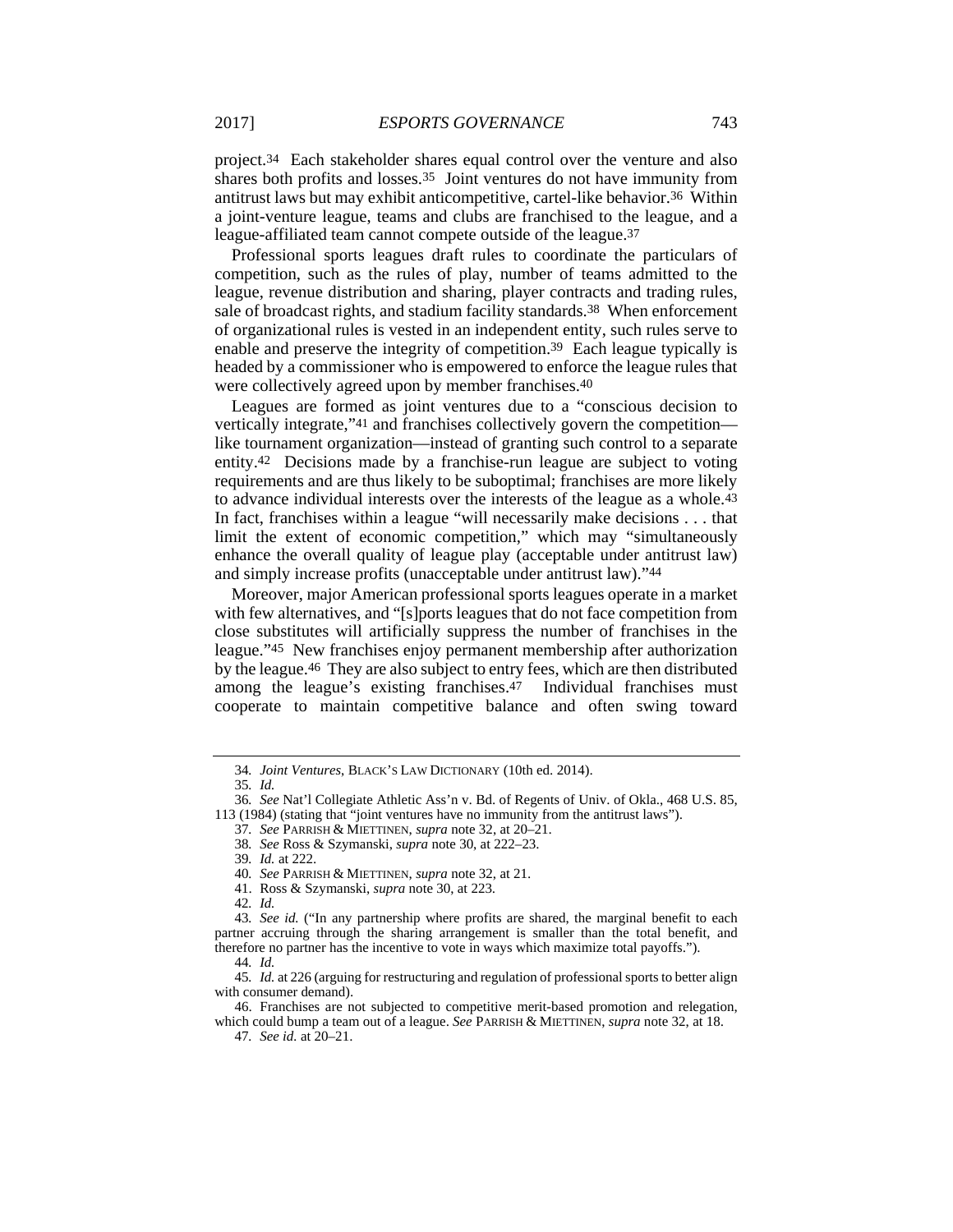monopolistic practices that run up against anticompetition law.48 Thus, a significant risk of joint-venture operation without vigorous marketplace rivalry is that the franchises, acting in their own self-interest, will prevent the venture from providing innovative goods and services in response to consumer demand.49

## 2. Esports

Compared to the traditional sports industry, the esports industry is comprised of more stakeholders: the game developers, the league or tournament organizational bodies, the teams that contract to play within the organizational body, the professional players that contract to play on teams, the sponsors, and, often, a streaming site as the content distributor.50 Both tournaments *and* leagues form the backbone of the esports industry,51 and each organizational body licenses the right to play titles created by game developers.52 Esport competitions run the gamut of styles, but the most popular games center around team-based play.53 High-profile tournaments typically occur in front of a live audience, while other fans live stream the games on social media and video platforms like Twitch.tv or Justin.tv.54

Instead of adopting the joint-venture structure of professional sports,55 game developers have taken up the mantle of privately sponsoring leagues.

<sup>48</sup>*. See* Ross & Szymanski, *supra* note 30, at 223; *see also* PARRISH & MIETTINEN, *supra* note 32, at 20–21 ("[O]ff-the-field competition between teams operating within the same league is moderated by a high degree of co-ordination in their activities. . . . Consequently, throughout the US leagues a range of solidarity and restraint mechanisms are in place to ensure balanced on-the-field competition.").

<sup>49</sup>*. See* Ross & Szymanski, *supra* note 30, at 215.

<sup>50</sup>*. See* Hunter Amadeus Bayliss, Note, *Not Just a Game: The Employment Status and Collective Bargaining Rights of Professional Esports Players*, 22 WASH. & LEE J.C.R. & SOC. JUST. 359, 363–64 (2016) ("Professional League of Legends play involves six main actors: sponsors, Riot Games, the League of Legends Championship Series (LCS), the team organizations, the professional players, and streaming sites.").

 <sup>51.</sup> Symposium, *Sports, Media & Millennials: Evolving Landscape of Consumer Demand*, 24 JEFFREY S. MOORAD SPORTS L.J. 143, 194 (2017) ("[Esport structuring], organically, has followed two models. There's the tournament model and then there's the league model, right? So there's golf and tennis. There are no guaranteed salaries in golf and tennis; the top ten players make most of the money. It's all prize money and endorsement deals. That's very similar to what's happening in a lot of [esports] games because they grew up organically.").

<sup>52</sup>*. See* TAYLOR, *supra* note 2, at 160. However, esports leagues and tournaments still struggle to generate profits. *See* Hollist, *supra* note 4, at 828 ("Traditionally, the costs of operating esports leagues have far out-paced profits, making it all but impossible for leagues to launch."); Pete Volk, *Riot: Esports Still Isn't Profitable, and We Don't Care*, RIFT HERALD (Sept. 13, 2016, 8:00 AM), http://www.riftherald.com/2016/9/13/12865772/lol-esports-profitmoney-riot [https://perma.cc/5DV7-AXQK] ("One of the hottest issues around competitive League of Legends is the profitability, or lack thereof, of Riot's esports wing.").

<sup>53</sup>*. See* Burk, *supra* note 19, at 1538 ("[Esports] tournaments employ a variety of commercial game titles; tournament games span a range of formats and organizational conventions, including both single and team play.").

<sup>54</sup>*. See id.* at 1541.

<sup>55</sup>*. See infra* Part II.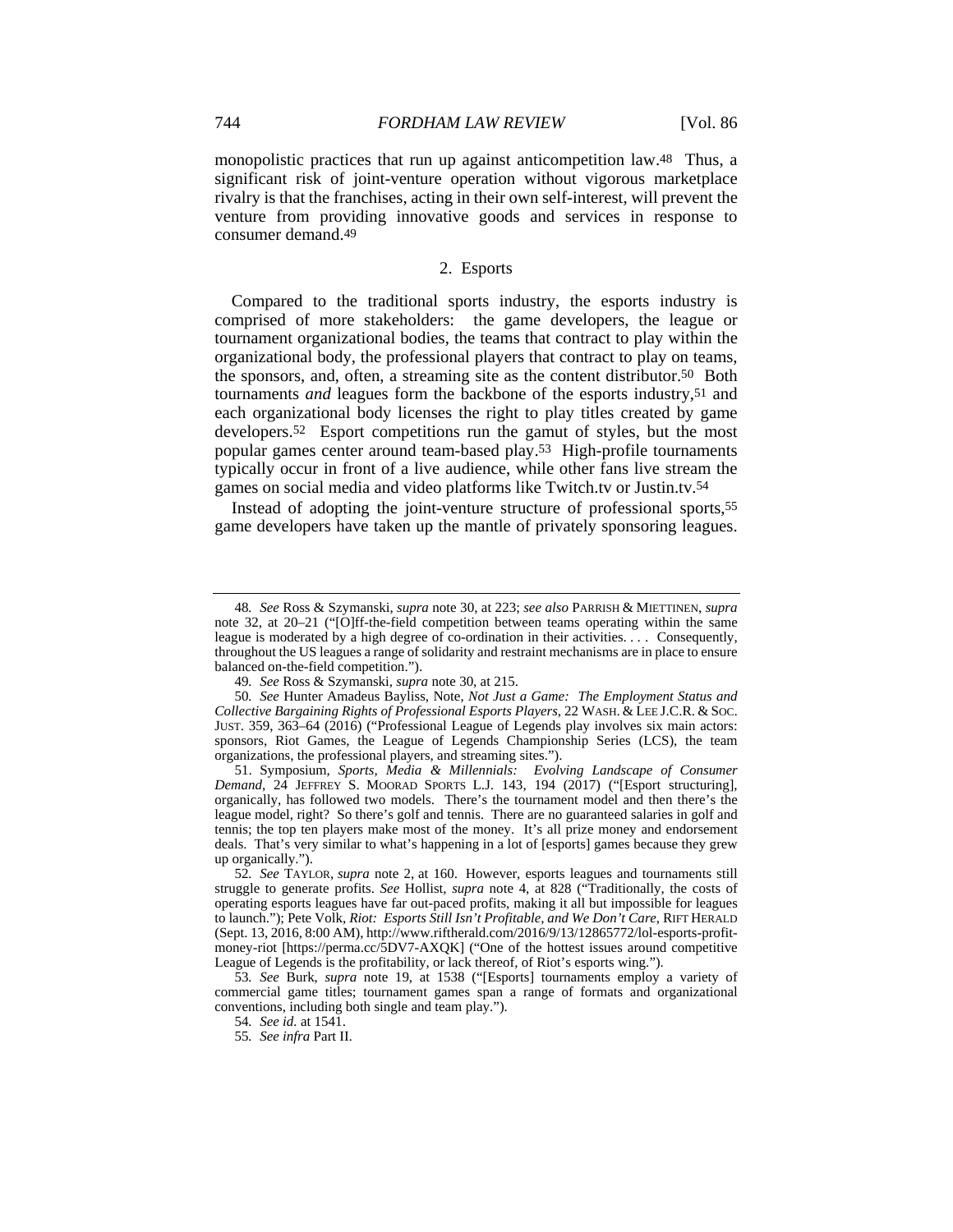Yet, game developers "still see themselves first and foremost as a game *producer*—not sports provider."56

For example, Blizzard Entertainment and Riot Games, two game developers based in the United States, have forged the path for the esports industry by producing commercial games that have captured a global audience.57 Some game developers, like Blizzard Entertainment, have expressed a hands-off approach<sup>58</sup> and do not want a primary role in the development of future leagues or in shaping the esports industry.59 Other game developers, such as Riot Games, however, have extended control over the competition structure and governance of their games.

League of Legends, a game developed by Riot Games for the personal computer, has arguably been the most popular esports title in the world in recent years.60 The dominance of League of Legends can be attributed, at least in part, to the fact that Riot Games assumes all of the costs of organizing competition.61 League of Legends has its own developer-sponsored league with seasons, brackets, an annual championship and all-star tournament, and even a fantasy league for fans.62 Esports developers like Riot Games frequently engage in political and symbolic work on behalf of the industry as

59*. See id.* at 165 ("[W]e want [esports] to succeed, but again, it's not our core business so to become involved in that regard it's almost like you're talking about creating its own organization, like a FIFA or something like that, to oversee the sport. . . . [I]t's just a different environment than traditional sports.").

60*. See* NewZoo, *Most Watched Games on Twitch*, NEWZOO, https://newzoo.com/ insights/rankings/top-games-twitch/ [https://perma.cc/8PKN-NT3Y] (last visited Oct. 16, 2017). League of Legends is a type of video game known as a Multiplayer Online Battle Arena (MOBA) game, which is a team-based game that operates like a combination of capture the flag and chess. Hollist, *supra* note 4, at 826. Two teams of five select from a growing list of avatars and attempt to control the playing field. *See Champions*, LEAGUE LEGENDS, http://gameinfo.na.leagueoflegends.com/en/game-info/champions/ [https://perma.cc/53B5- 3QZ5] (last visited Oct. 16, 2017). Players must defeat computer-controlled minions as well as opponent players in order to advance and eventually destroy the other team's home base. *See* Taylor Cocke, *How to Play League of Legends, the Biggest Game in the World*, KOTAKU (Oct. 31, 2013), http://kotaku.com/how-to-get-into-league-of-legends-the-biggest-game-in-1456272237 [https://perma.cc/3KY4-BFSL].

 61. David Segal, *Behind League of Legends, E-Sports's Main Attraction*, N.Y. TIMES (Oct. 10, 2014), http://www.nytimes.com/2014/10/12/technology/riot-games-league-oflegends-main-attraction-esports.html [https://perma.cc/HK4X-CSCH] ("Though [esports] were around for about a decade before Riot Games was born, no company has jumped in with the same intensity. Riot controls every aspect of the professional league, right down to the music composed for live events.").

62*.* Afrasiab Mian, *Can Activision-Blizzard (ATVI) Profit from Esports Leagues?*, NASDAQ (June 29, 2016), http://www.nasdaq.com/article/can-activision-blizzard-atvi-profitfrom-esports-leagues-cm642968 [https://perma.cc/3ZYK-CBHK].

<sup>56</sup>*. See* TAYLOR, *supra* note 2, at 166.

<sup>57</sup>*. See* MARK J.P. WOLF & TORU IWATANI, VIDEO GAMES AROUND THE WORLD 605–06 (2015).

<sup>58</sup>*. See* TAYLOR,*supra* note 2, at 163 ("We're not in the business of [esports]. You know, we make games, we make video games. We see [esports] as an extension of our community because this is a group of people in our community that not only enjoy playing our games competitively, but also enjoy following these games and the players that play them competitively.").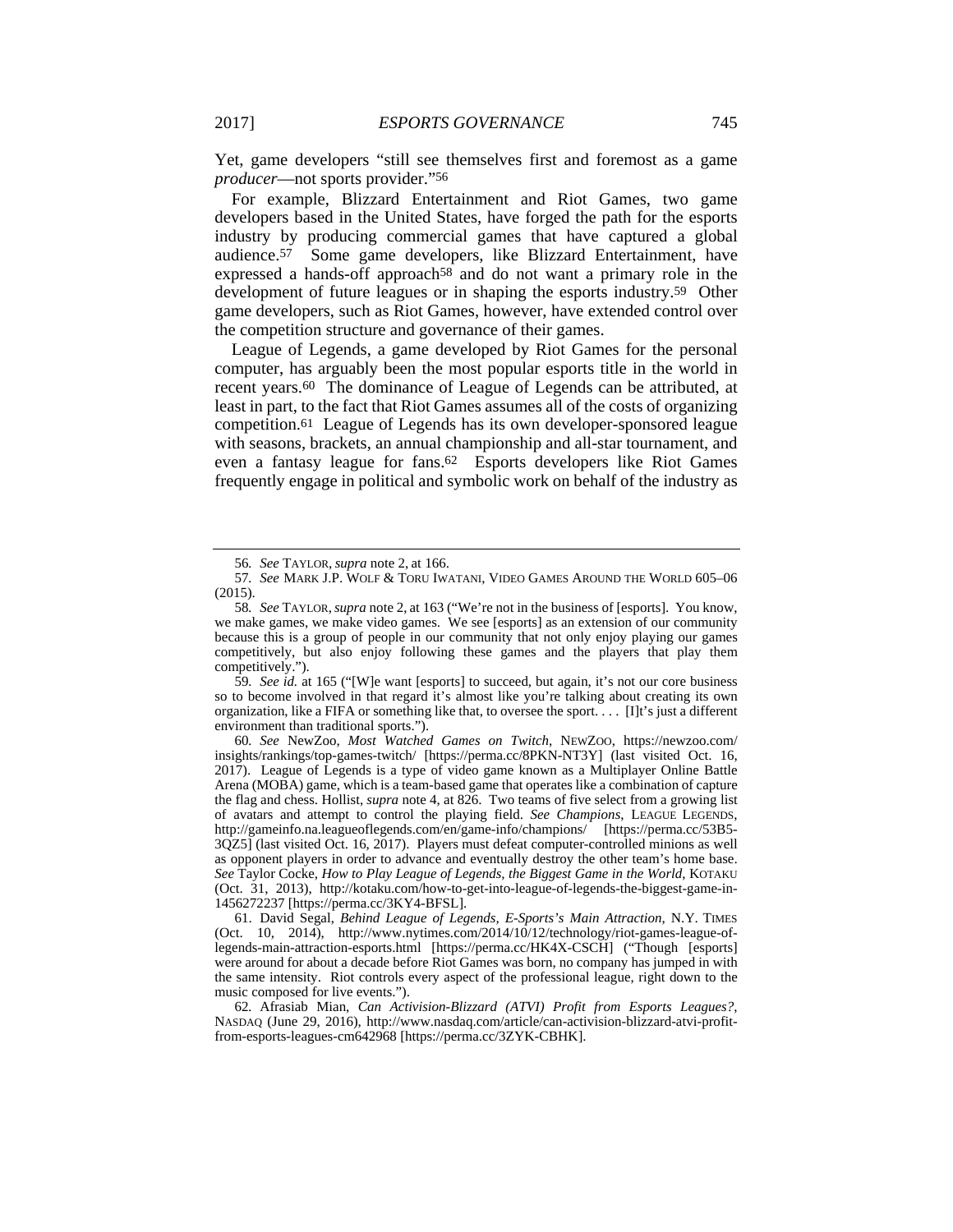a whole,63 but some facets of esports writ large—such as proposing professionalization standards and advocating for national legislation—lie outside the purview and efforts of any single developer.

#### *B. Making "Cents" of Sports Business Revenue*

Though the fledgling esports industry is dovetailing with traditional sports,64 it does not benefit from the same level of federal government protection granted to traditional sports leagues. This Part gives background on how traditional sports and esports leagues derive revenue.

#### 1. Traditional Sports

The traditional sports industry is built around monetizing competition and would not exist without collusion.65 Franchises within a league collude to manage competition and maximize profits by enacting rules that govern player contracts and trades, territorial rights, and content distribution.66 The professional sports leagues "provide teams with sufficient individual economic incentive to ensure that they will maximize the profits available in their local market, thus increasing the entire league's revenues."67 In doing so, they effectively operate as natural monopolies.68 Lawmakers have enacted legislation that authorizes collusive television-rights bargaining practices, and federal courts have issued league-favorable opinions.69

<sup>63</sup>*. See* TAYLOR,*supra* note 2, at 174–75 ("[Esports] companies regularly work hard to try and legitimize (and indeed unstigmatize) computer game play, and the hard-core fandom you see in esports.").

<sup>64</sup>*. See generally* Jon Robinson, *'League of Legends' Mimics Regular Sports*, ESPN (Jan. 30, 2013), http://espn.go.com/blog/playbook/tech/post/\_/id/3979/league-of-legends-mimicsregular-sports [https://perma.cc/F2R2-WKLV] (exploring Riot Games's promotion of esports as a viable real sport and occupation).

<sup>65</sup>*. See generally* Ryan M. Rodenberg & Justin M. Lovich, *Reverse Collusion*, 4 HARV.J. SPORTS & ENT. L. 191 (2013) (discussing how professional sports' collective-bargaining agreements tend toward collusive practices).

<sup>66</sup>*. See* Mohamed El-Hodiri & James Quirk, *An Economic Model of a Professional Sports League*, 79 J. POL. ECON. 1302, 1304 (1971).

<sup>67</sup>*. See* Grow, *supra* note 31, at 588 ("[P]rofessional sports leagues have designed an elaborate framework to balance their need to encourage teams to compete vigorously on the playing field, while at the same time ensuring that a sufficient level of competitive balance exists within the sport to create the most marketable and commercially successful product possible.").

<sup>68</sup>*. See, e.g.*, Marc Edelman, *Sports and the City: How to Curb Professional Sports Teams' Demands for Free Public Stadiums*, 6 RUTGERS J.L. & PUB. POL'Y 35, 48–49 (2008) ("However, in practice, the four premier sports leagues rarely face competition from any new league because sports markets have high barriers to entry."); Grow, *supra* note 31, at 574 (stating that "direct government regulation of the [professional] industry is warranted" in such cases).

<sup>69</sup>*. See infra* Part I.B.1.b.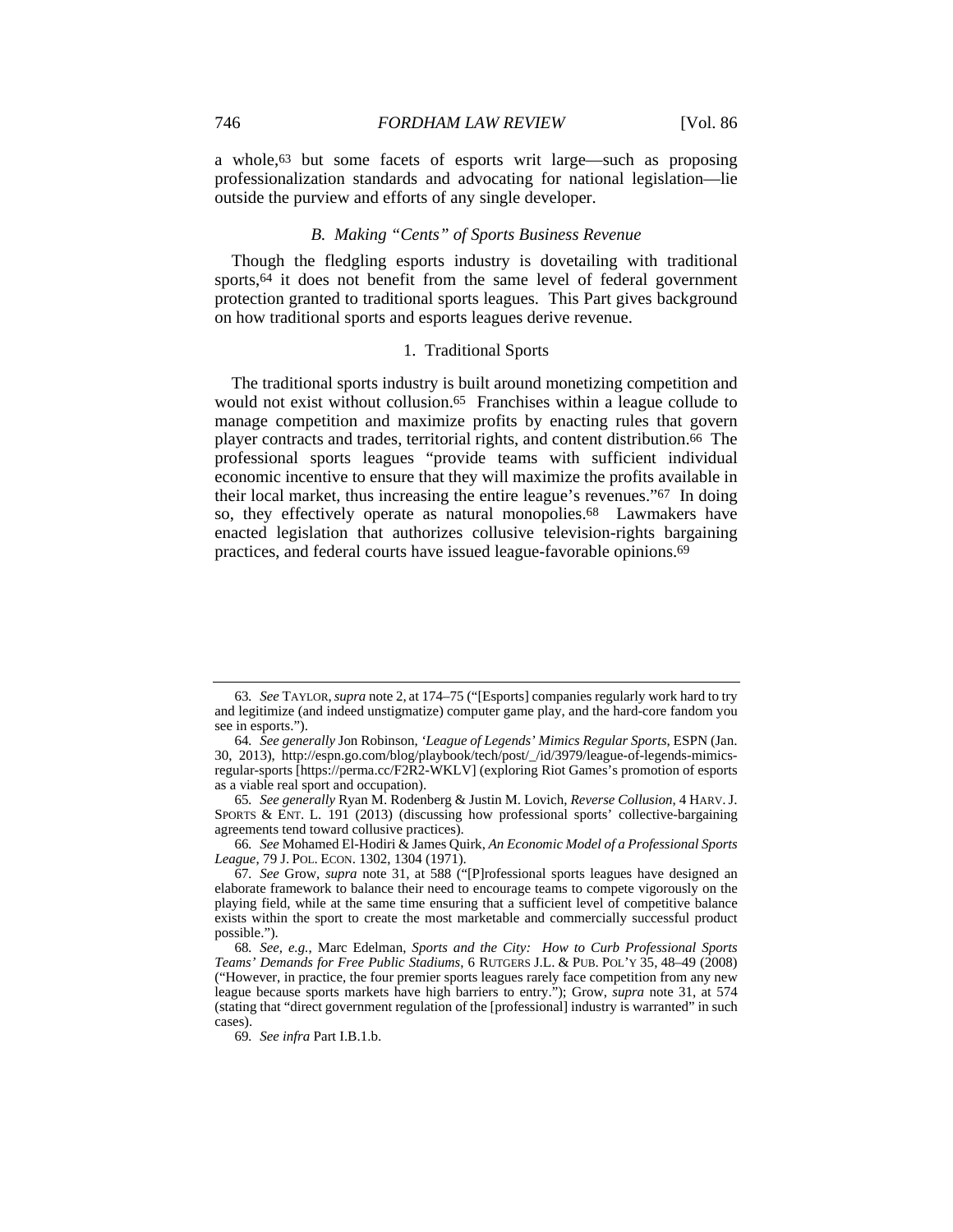#### *a. Pooled Broadcast Rights*

Professional sports leagues have relied on television broadcasting as the predominant means of revenue generation and content distribution.70 The NBA, NHL, and MLB exclusively sell their national television rights on a league-wide basis and, in some instances, permit individual franchises to license broadcast rights regionally.71

The sale of broadcast rights, however, often involves transaction costs and significant externalities because franchises "do not operate in completely independent broadcast markets."72 Broadcast revenue is contingent on the league's overall appeal, and competition can be distorted by the number of consumers in local media markets.73 Thus, to ease the sale of broadcast rights for traditional sports leagues, American lawmakers enacted the Sports Broadcasting Act of 1961,74 which states:

The antitrust laws, as defined in [section one of the Sherman Act,] . . . shall not apply to any joint agreement by or among persons engaging in or conducting the organized professional team sports of football, baseball, basketball, or hockey, by which *any league* of clubs participating in professional football, baseball, basketball, or hockey contests *sells or otherwise transfers all or any part of the rights* of such league's member clubs in the sponsored telecasting of the games . . . by such clubs.75

This statute provides an antitrust exemption to league teams when they enter anticompetitive "pooled-rights contracts."76 As a result, the Sports Broadcasting Act allows traditional sports leagues to pool the broadcasting rights of individual franchises and then sell those rights as a package to overthe-air networks.77

<sup>70</sup>*. See, e.g.*, Grow, *supra* note 31, at 616; Michelle R. Hull, Note, *Sports Leagues' New Social Media Policies: Enforcement Under Copyright Law and State Law*, 34 COLUM. J.L. & ARTS 457, 464 (2011) (reporting that the NFL earns over two-thirds of its revenue from television, while the MLB and the NBA each receive over one-half of their income from television deals).

<sup>71</sup>*. See* Grow, *supra* note 31, at 616. Even so, despite a trial court finding no evidence of substantial injury to the value of outside broadcast rights, the NBA sought to prevent a franchised team from broadcasting its games on a regional channel in a move to maintain broadcast market power. *See* Ross & Szymanski, *supra* note 30, at 229 (discussing the NBA's legal fight against the Chicago Bulls).

<sup>72</sup>*. See* Ross & Szymanski, *supra* note 30, at 229.

<sup>73</sup>*. See id.* at 229–30.

 <sup>74. 15</sup> U.S.C. § 1291 (2012).

<sup>75</sup>*. Id.* (emphasis added).

<sup>76</sup>*. See* U.S. Football League v. Nat'l Football League, 842 F.2d 1335, 1347 (2d Cir. 1988) ("Congress enacted the Sports Broadcasting Act of 1961, which exempted from the antitrust laws pooled-rights agreements entered into by professional sports leagues.").

 <sup>77.</sup> This practice is known as "sponsored telecasting." While this exemption only covers over-the-air networks, the Federal Trade Commission and Department of Justice have accepted that traditional sports leagues' cable broadcast agreements with networks like ESPN also do not warrant antitrust agency action. *See* Grow, *supra* note 31, at 620–21.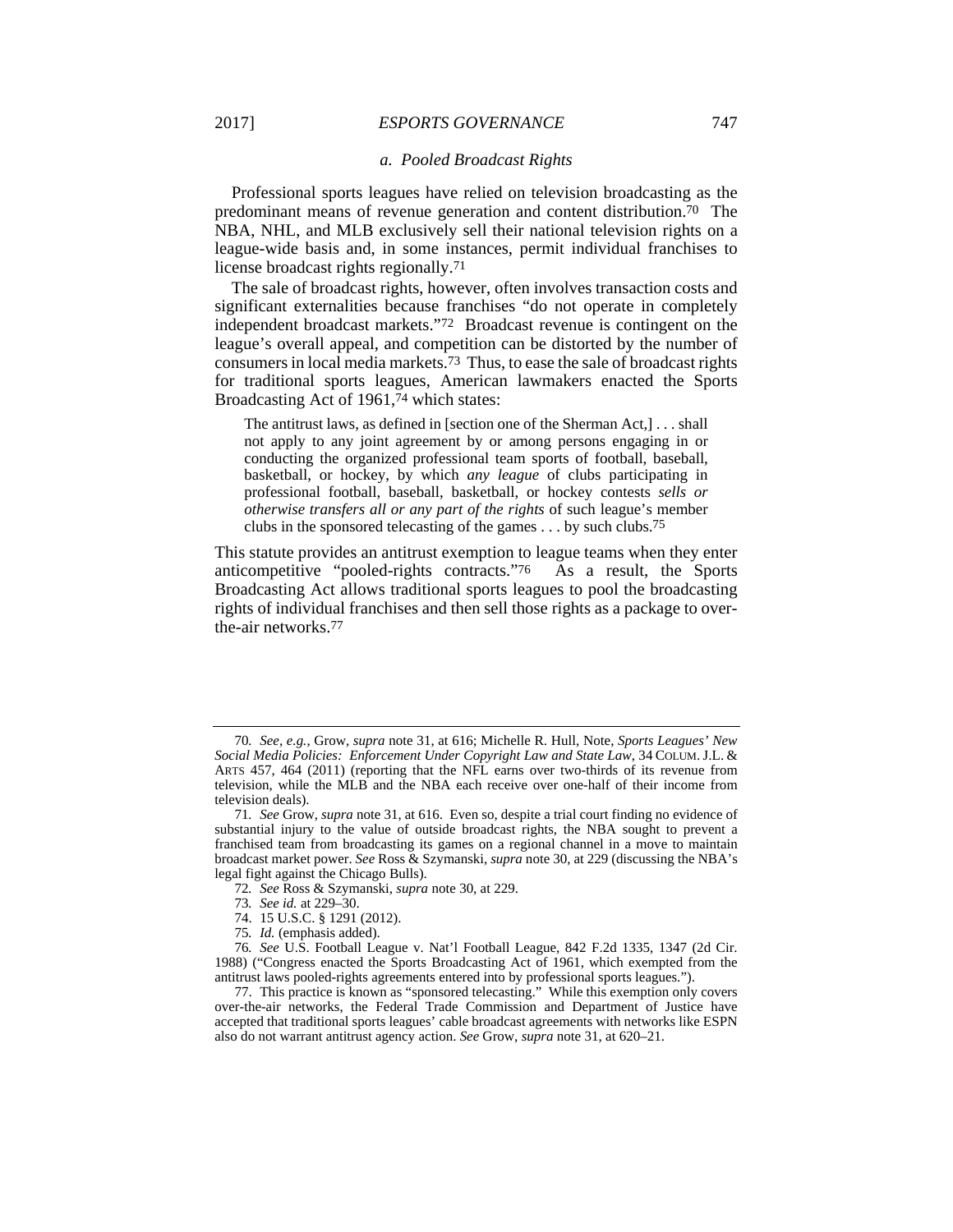#### *b. Regional Monopolies*

Furthermore, traditional sports leagues are built on local communities' support for competitive regional teams.78 Franchises in a professional sports league have exclusive territorial rights that cover major metropolitan areas,79 thus eliminating the possibility of a local rival.80 Despite such anticompetitive practices, courts have ruled favorably for professional sports leagues, and "[v]irtually nothing the leagues do can be considered *per se* anticompetitive."81

In 1982, a potential NFL franchisee, the Grizzlies, brought an antitrust suit in the Eastern District of Pennsylvania against the NFL and argued that the collective refusal to accept the Grizzlies' membership into the league unlawfully impeded trade.82 The court ruled in favor of the NFL and held that "a professional sport league's refusal to accept for membership a qualified applicant for a franchise in an area where no current league team is located" does not violate antitrust laws.83

Such federal support of regional lockouts bolsters a professional sports league's profitability.84 Localities are willing to compete in recruitment and retention of traditional sports players due to the reputational and economic benefits associated with professional sports.85 Professional sports teams have been able to obtain massive subsidies from their host communities and

 <sup>78.</sup> Burk, *supra* note 19, at 1578 ("The culture, practice, and business of traditional sports are built around the features of physical location; physical sports teams rely on the geographic loyalty of spectators that identify with a locally branded team; locations for stadiums and receipts from spectator attendance constitute important sources of revenue; construction of such venues is typically dependent on tax and subsidy benefits from local communities.").

<sup>79</sup>*. See generally* Rupert Cornwell, *The U.S. Franchise System . . . Coming to a League Near You?*, INDEPENDENT (Oct. 21, 2011), http://www.independent.co.uk/sport/football/newsand-comment/the-us-franchise-systemcoming-to-a-league-near-you-2374155.html [https://perma.cc/H9JL-A2Z8].

<sup>80</sup>*. See* Edelman, *supra* note 68, at 49 ("[S]ome liken a sports league's tight control on its number of franchises to a form of blackmail or extortion.").

 <sup>81.</sup> Leah Farzin, *On the Antitrust Exemption for Professional Sports in the United States and Europe*, 22 JEFFREY S. MOORAD SPORTS L.J. 75, 107 (2015) ("Automatic rule of reason scrutiny for sports antitrust cases in the [United States] means leagues are always afforded the opportunity to justify their anticompetitive actions based on the nature of their industry."); *see also* El-Hodiri & Quirk, *supra* note 66, at 1304 (stating that, with respect to collective agreements such as "rules governing television and radio contracts" and "rules governing territorial rights," professional sports leagues have garnered legislative support).

 <sup>82.</sup> Mid-S. Grizzlies v. Nat'l Football League, 550 F. Supp. 558 (E.D. Pa. 1982), *aff'd*, 720 F.2d 772 (3d Cir. 1983).

<sup>83</sup>*. Id.* at 560.

<sup>84</sup>*. See* Edelman, *supra* note 68, at 50 ("Absent the monopoly power of America's professional sports leagues, few communities would likely subsidize the professional sports industry.").

<sup>85</sup>*. See* Thomas A. Piraino, Jr., *A Proposal for the Antitrust Regulation of Professional Sports*, 79 B.U. L. REV. 889, 913 (1999) ("Local governments are willing to invest substantial sums to attract teams, as they are desperate to obtain the status of a 'major league city.'").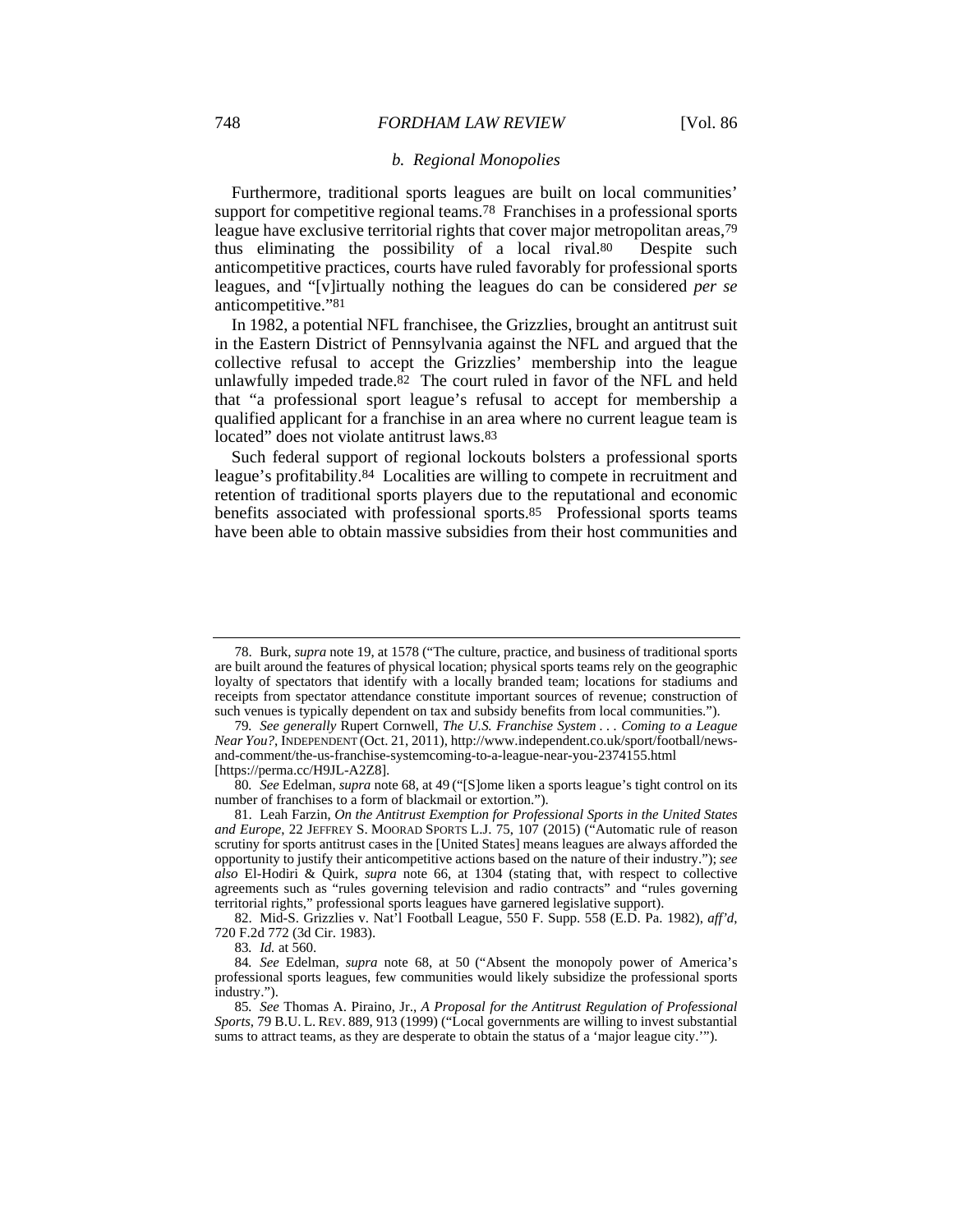local governments,  $86$  typically in the form of new stadiums constructed at the expense of the public.87

#### 2. Esports

Video games are the products of a sophisticated development process that combines elements of the creative industry—such as world building, illustration, and interface design—with advanced software technology.88 Copyright law grants game developers intellectual property rights over the creative aspects embodied within a game.89 The copyright holder enjoys the exclusive right to make copies, distribute, make derivative works, and publicly display the game.90 Thus, "[c]opyright is likely to be the lynchpin in any dispute."91

Esports industry participants—game developers as the "creators and owners of copyright works,"92 players and teams, and content distributors all seek to direct revenue-generating activities. But, when key drivers of esports revenue—such as "advertising, sponsorship, merchandise, live event revenues, and potentially publisher partnerships"93—hinge on copyright ownership, then the game developer as the copyright holder often directs how a game makes money. While teams in traditional sports leagues share control over a league's actions,94 esports teams are subject to the control of the game developer.95

Accordingly, sale of competition is often governed by the private game developer through licensing agreements for tournaments and leagues.<sup>96</sup> Licenses "can range from [competition organizers] having formal agreements

<sup>86</sup>*. See* Gregg Easterbrook, *How the NFL Fleeces Taxpayers*, ATLANTIC (Oct. 2013), https://www.theatlantic.com/magazine/archive/2013/10/how-the-nfl-fleecestaxpayers/309448/ [https://perma.cc/RS7B-Q7KH] (estimating that "[a]nnualized, NFL

stadium subsidies and tax favors add up to perhaps \$1 billion").

<sup>87</sup>*. See* Edelman, *supra* note 68, at 42 ("Since the 1970s, most local communities have paid between seventy percent and eighty percent of new stadium building costs.").

<sup>88</sup>*. See generally* WOLF & IWATANI, *supra* note 57, at 4 (explaining how video games benefit from the verbal and visual literacy of the film and television industries).

<sup>89</sup>*. See* John M. Neclerio & Matthew C. Mousley, *Copyright Law Implications in Video Games and Virtual Worlds*, *in* COMPUTER GAMES AND VIRTUAL WORLDS: A NEW FRONTIER IN INTELLECTUAL PROPERTY LAW 47, 47 (Ross A. Dannenberg et al. eds., 2010) ("Generally, copyright in virtual world content initially vests in virtual world developers and creators."). Copyright protection for video game production and development is largely settled, but property rights within video games remain a contentious issue. *See id.* at 62 ("Because U.S. courts have not yet squarely addressed this issue, users and developers of virtual worlds will have to wait for future judicial opinions to know with any certainty the extent of copyright protection for their in-world creations and activity.").

<sup>90</sup>*. Id.* at 49.

 <sup>91.</sup> Burk, *supra* note 19, at 1569.

 <sup>92.</sup> Susy Frankel & Daniel Gervais, *Evolution and Equilibrium: An Introduction*, *in* THE EVOLUTION AND EQUILIBRIUM OF COPYRIGHT IN THE DIGITAL AGE 1, 3 (Susy Frankel & Daniel Gervais eds., 2014).

 <sup>93.</sup> Jas Purewal & Isabel Davies, *The Esports Explosion: Legal Challenges and Opportunities*, LANDSLIDE, Nov./Dec. 2016, at 24, 27.

<sup>94</sup>*. See supra* Part I.A.1.

<sup>95</sup>*. See supra* Part I.A.2.

<sup>96</sup>*. See* TAYLOR, *supra* note 2, at 159–60.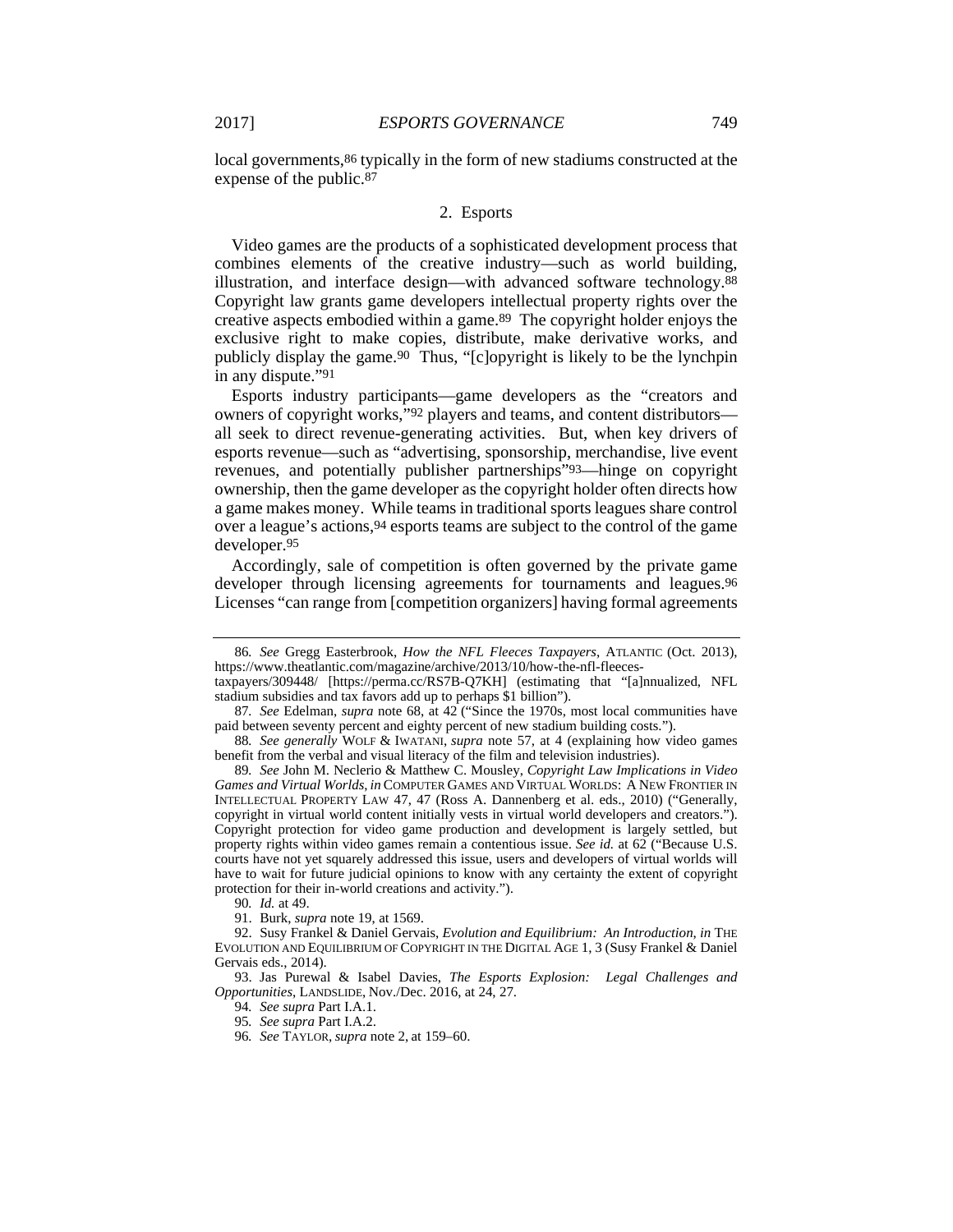with game companies to use their games in an ongoing tournament series (and broadcast) all the way to ad hoc one-time agreements between an organizer and game company."97 Unlike in traditional sports, game developers play a role in shaping the exposure and popularity of teams within a league or tournament.98 Through license agreements, game developers maximize profits by selectively authorizing players and content distributors to exercise the developer's exclusive rights under copyright in exchange for royalties or fees.99 The general trend is for game developers to subcontract out the work of organizing leagues and tournaments to regional affiliates, thereby granting content-distribution rights for some form of financial kickback.100

Furthermore, whereas traditional sports leagues derive a majority of their income from collective television broadcast agreements,101 broadcast television is not the primary source of revenue for esports.102 While esports commercialization also depends on content distribution as a primary source of revenue,103 the esports industry lacks the regulatory support afforded to traditional sports in broadcast television.104

Esports matches are televised over broadcast, cable, or pay-per-view channels, but most tournament audiences "attend" over internet platforms.105 Online platforms facilitate accessibility and extensive infiltration into any market, which,<sup>106</sup> in turn, empowers game developers to create new games for player-versus-player competition.107 Instead of television, esports consumers watch matches through video-streaming websites,108 such as

101*. See* Hull, *supra* note 70, at 464.

102*. See* Purewal & Davies, *supra* note 93, at 27 ("In principle, broadcast revenues could be a significant revenue driver (as in traditional sports), but historically there has been no meaningful 'traditional broadcast' (i.e., to TV) of [esports] until this year, all broadcast to date being effectively via digital platforms such as Twitch where it generally has been viewable for free by default."); Symposium, *supra* note 51, at 185 ("If you look at traditional sports, a lot of these teams are going to be making roughly 70% or so of their revenues off of broadcasting rights. But when you look at esports, actually, that number is closer to zero.").

- 103*. See supra* note 70 and accompanying text.
- 104*. See supra* note 77 and accompanying text.
- 105*. See* Burk, *supra* note 19, at 1540–41.

 106. For example, the extensive penetration of esports in South Korea is likely related to South Korea's eleven billion dollar network infrastructure overhaul—resulting in the fastest internet connection on the planet. *See* LI, *supra* note 3, at 29.

107*. See id.* at 2 ("Many of the best games allow players to clearly differentiate themselves through skill, falling somewhere between the curated, individualized experience of traditional art and the competitive nature of sports.").

108*. Cf.* Symposium, *supra note* 51, at 182–83 ("[W]hat's happening in the whole media industry now is unique in that there are cord-cutters; people are ditching their cable subscriptions. And basically millennials and Gen Zs are cord nevers; they're not even watching television.").

<sup>97</sup>*. See id.*

<sup>98</sup>*. See supra* note 62 and accompanying text.

<sup>99</sup>*. Cf.* Neclerio & Mousley,*supra* note 89, at 82–83.

<sup>100</sup>*. See* TAYLOR, *supra* note 2, at 160.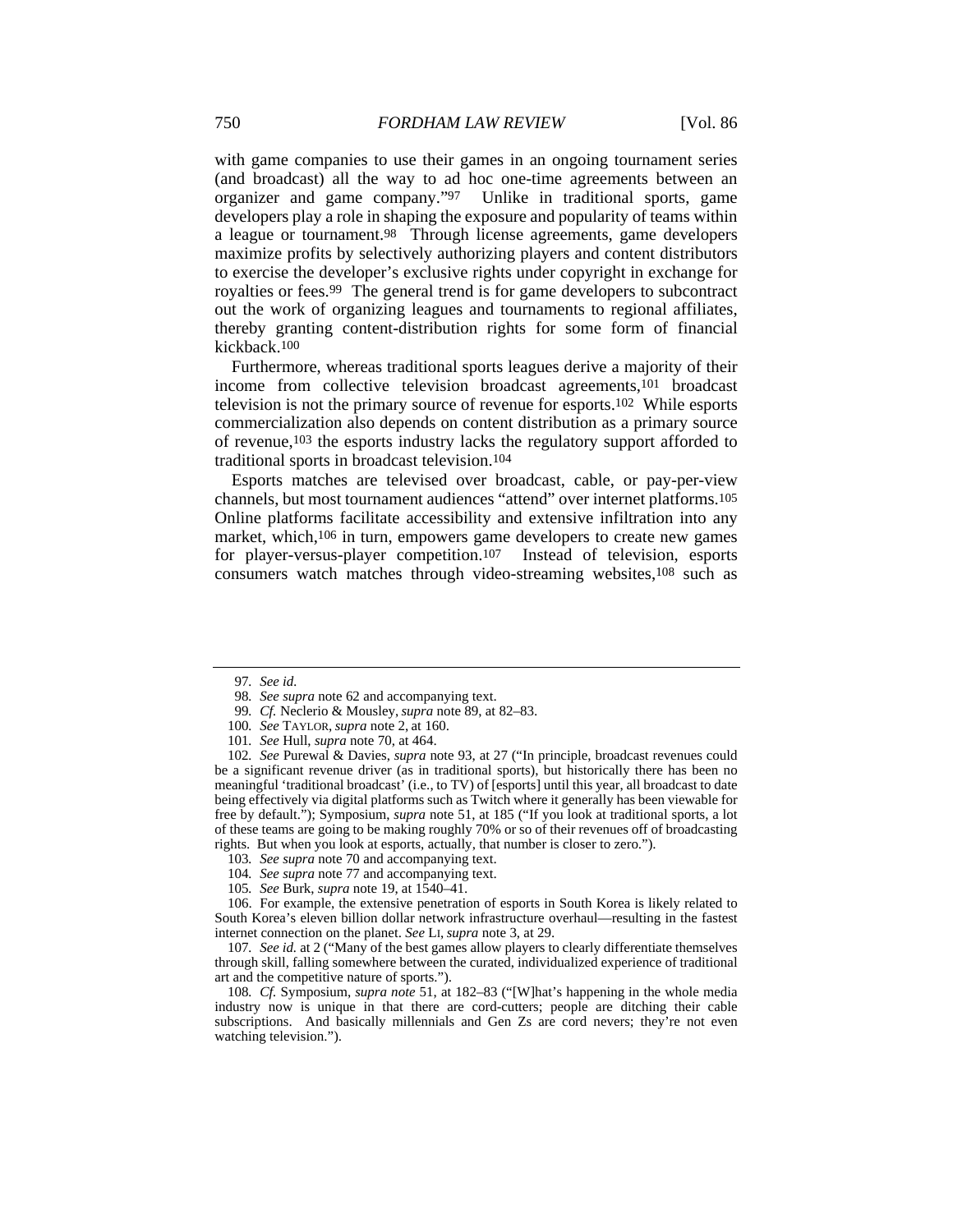Twitch.tv, where peak viewership can surpass primetime traffic of major cable channels.109

#### II. DOVETAILING OR DIVERGING?: COMPARING ESPORTS TO TRADITIONAL SPORTS

Due to the favorable legal treatment of traditional sports,<sup>110</sup> the debate over whether esports is a "sport" remains contentious.<sup>111</sup> Certain aspects of esports are analogous to traditional sports and the involvement of traditional sports market participants in esports "may expedite the learning curve for their digital brethren."112 These similarities encourage a discussion regarding which aspects of professional-sports governance are easily incorporated into esports regulation.

Yet, comparison is only productive to the extent that esports parallels traditional sports. Despite many similarities, esports reside in the digital space, and such a difference renders analogous reform improbable.113 Part II highlights the differences between esports and traditional sports such as: (1) reliability of gameplay rules, (2) lack of regional ties, (3) preference for online streaming over broadcast television, and (4) anticompetitive behavior.

#### *A. Variable Rules of Gameplay*

Video games are bits of user interaction "mediated by the software and video apparatus of the game,"114 which complicates ownership of both game

110*. See* John T. Holden et al., *The Future Is Now: Esports Policy Considerations and Potential Litigation*, 27 J. LEGAL ASPECTS SPORT 46, 48 (2017) ("The question of whether esports are a sport is legally meaningful. The United States has a variety of statutes that are only applicable to occurrences involving sport.").

112. Zarley, *supra* note 11.

<sup>109</sup>*. See* Michael Larkey, Note, *Cooperative Play: Anticipating the Problem of Copyright Infringement in the New Business of Live Video Game Webcasts*, 13 RUTGERS J.L. & PUB. POL'Y 52, 53 (2015) ("Peak viewership on Twitch can surpass primetime viewership of cable channels like MTV, MSNBC, E!, and CNN."); *see also* PAUL "REDEYE"CHALONER, TALKING ESPORTS: A GUIDE TO BECOMING A WORLD-CLASS ESPORTS BROADCASTER 12 (2015) ("Twitch may well be one of the top three biggest things to happen to esports in its short life span."); Symposium, *supra note* 51, at 190 ("One of the reasons that I feel that esports has taken off so quickly and become this kind of giant, global audience is because the traditional sports deals are locked into traditional television for many, many more years.").

<sup>111</sup>*. See, e.g.*, LI, *supra* note 3, at 4 ("Veterans of [esports] say it's ultimately irrelevant if competitive gaming is characterized as a sport. It has all the elements of competition: highstakes winnings, a barrier to competition that takes skill and training, the excitement of fans, and now, the technological infrastructure to back it all up."); TAYLOR, *supra* note 2, at 36 ("Well before computer games entered the scene, enthusiasts, regulatory bodies, and athletes debated the merits of counting everything from equestrianism to snowboarding as a sport. . . . It is in this context that computer gaming now finds itself sitting, often uneasily, between digital play and sport.").

<sup>113</sup>*. But see id.* ("There seems to be a conscious effort on the part of the analog sports partners, not to fuck with the chemistry that has already proved so successful but rather to find ways to work within and expand upon an already popular pastime. This is about augmenting, not overhauling.").

 <sup>114.</sup> Burk, *supra* note 19, at 1553 ("Certainly the video game players can be observed directly, but it is not clear that their physical activity maps onto the role played by physical action in physical play; generally keyboard strokes and mouse movement are not what one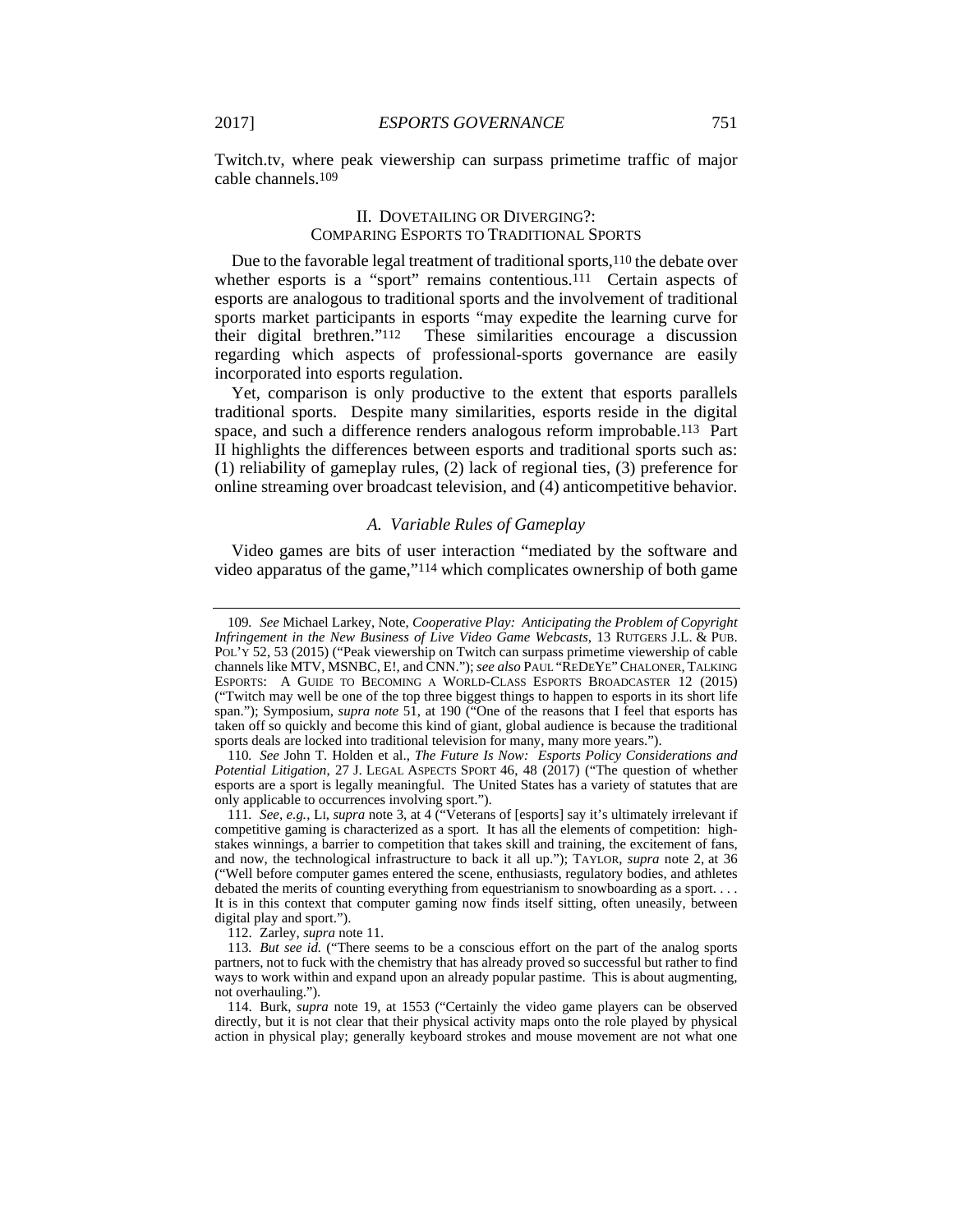and gameplay. Unlike traditional sports, esports' video games are essentially bits of code and computer software subject to various claims of copyright ownership.115

Esports governance is complicated by the fact that game developers create and hard code the rules of play into the game,116 and a game developer's interests and claims of ownership under copyright may be misaligned with the interests of consumers, players, and team owners.117 Successful esports games are susceptible to software updates that adjust and shape mechanics that affect gameplay, which means that no dominant strategy stays on top for too long.118 This collection of strategies and preferences that shape competitive gameplay, the "metagame," is constantly evolving and defined by each individual game developer's software updates.119

Esports tournaments and leagues may also impose a separate set of rules or guidelines beyond what is embedded by developers into the actual game.120 These additional rules are supplementary to the formalized rules of play that are programmed into the game and often embody informal norms of sportsmanship or fair play.121 Lastly, to add to the morass, "[t]he popularity of [esports] games fluctuates over time, and there is no guarantee the top games of today will remain in place in two, five, or [ten] years."122

#### *B. Lack of Regional Ties*

Traditional sports teams typically obtain large subsidies from their host communities and local governments,123 and leagues incentivize franchised

119*. See id.*

considers computer 'gameplay.' Neither is the unobserved alteration of voltages the players prompt across various circuits a matter of much interest. Rather, it is the video output they prompt from the machine that constitutes the activity of interest.").

<sup>115</sup>*. See supra* notes 88–92 and accompanying text. For a thoughtful discussion on copyright ownership and claims of neighboring rights in esports, see Burk, *supra* note 19.

<sup>116</sup>*. See, e.g.*, ERNEST ADAMS, FUNDAMENTALS OF GAME DESIGN 13 (2010) ("Unlike conventional games, video games do not require written rules. The game still has rules, but the machine implements and enforces them for the players. . . . It adjudicates victory and defeat if those concepts are programmed into the game."); TAYLOR, *supra* note 2, at 49 ("Computer games . . . encod[e] their logics in the very structure of the game's software, and perhaps in its hardware.").

<sup>117</sup>*. Cf.* Frankel & Gervais, *supra* note 92, at 3 ("We often hear that copyright needs to achieve a balance of interests. . . . [I]t is about balancing multiple competing interests from multiple players and recognizing that equilibrium in copyright is complex and dynamic, not static.").

<sup>118</sup>*. See* LI, *supra* note 3, at 3.

<sup>120</sup>*. See* Burk, *supra* note 19, at 1563 ("[T]hese [additional rules] run the gamut from specifications on hardware and equipment, to prohibitions on certain moves in the game, to governance of 'glitches' or anomalies in the game software that players might otherwise exploit during the course of the contest.").

<sup>121</sup>*. See id.*

 <sup>122.</sup> Purewal & Davies, *supra* note 93, at 26.

<sup>123</sup>*. See* Piraino, *supra* note 85, at 913 ("Local governments are willing to invest substantial sums to attract teams, as they are desperate to obtain the status of a 'major league city.'").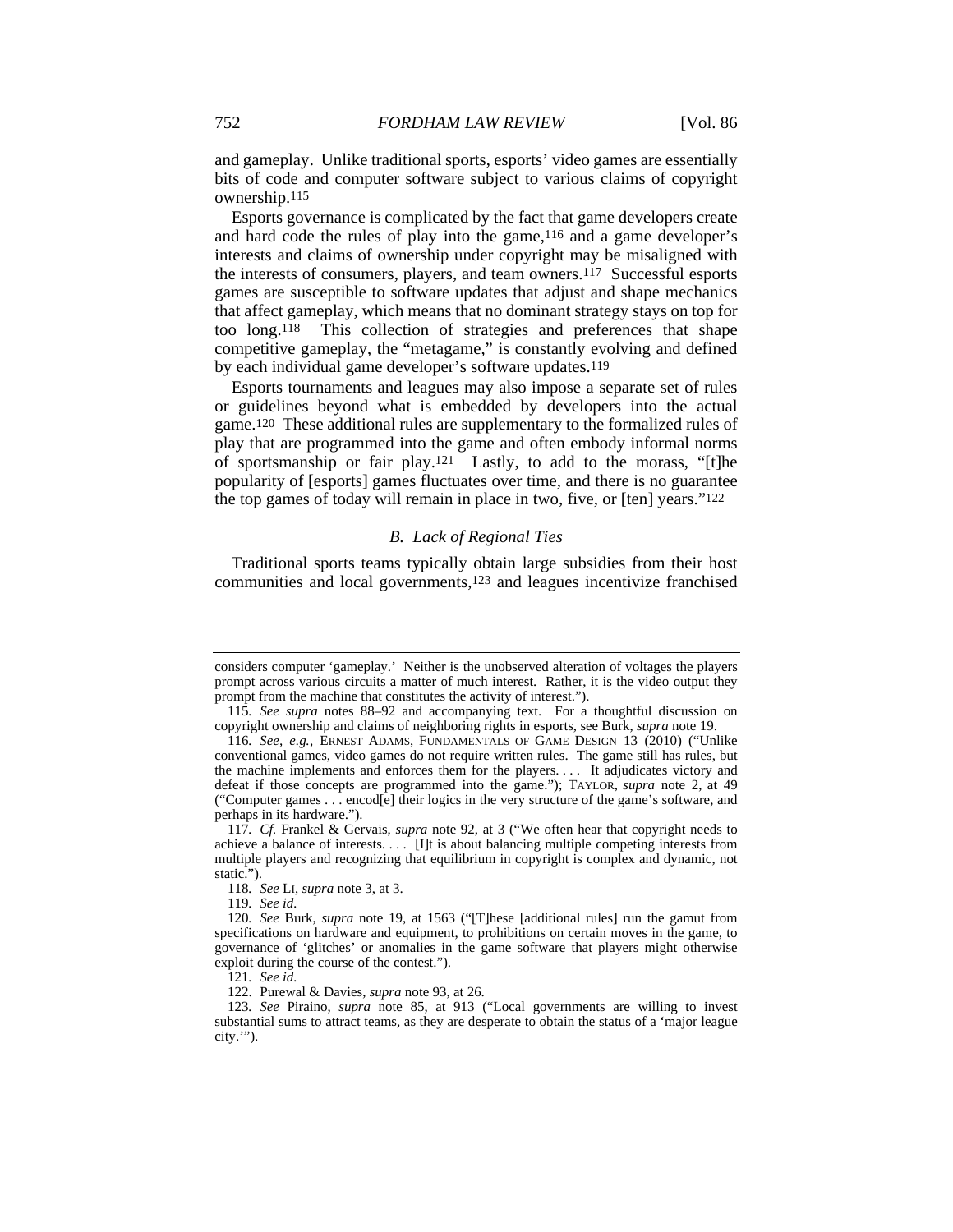teams to maximize profits in local markets.124 The league structure of traditional sports capitalizes on this regionalism.125

In contrast, esports is a complex mix of regional and global participants.126 The esports industry is international in nature and "stable teams regularly draw their players from a range of countries who generally do not have any physical connection with a national home office but instead mediate their engagement with the team online, at tournament venues, and in occasional co-located boot camps."127 Increasingly, large esports tournaments are "distinctively international in orientation."128

Moreover, unlike traditional sports, the U.S. esports industry is fractured across many different organizations and competitive games and lacks a governing body to set standards of professionalism and maintain rules of play.129 Due to this lack of regional affinity, esports-tournaments, organizations, and leagues have begun to license their brands,130 thus lending name recognition while deferring to local organizers that are better equipped with regional knowledge.<sup>131</sup> Traditional sports governance fails to accommodate and account for the "dual global-local status" of competitive gaming.132

## *C. Online over Broadcast*

If traditional sports leagues derive income from television-broadcast agreements,133 then why do esports leagues veer away from the contract model used by professional sports leagues?134 Due to relative antitrust immunity, traditional sports teams have occupied national sports broadcast rights,135 and new sports entertainment entrants face high barriers to entry.136

<sup>124</sup>*. See supra* notes 68–80 and accompanying text.

<sup>125</sup>*. See* Grow, *supra* note 31, at 588 ("[P]rofessional sports leagues have designed an elaborate framework to balance their need to encourage teams to compete vigorously on the playing field, while at the same time ensuring that a sufficient level of competitive balance exists within the sport to create the most marketable and commercially successful product possible.").

<sup>126</sup>*. See* TAYLOR, *supra* note 2, at 179.

<sup>127</sup>*. Id.*

<sup>128</sup>*. Id.*

<sup>129</sup>*. See* MEC GLOB.,*supra* note 10, at 9;*see also* Zarley, *supra* note 11 ("Perhaps the most daunting barrier to entry for aspiring esports fans—and undue burden on the players—is the sundry competitions, a dazzling array of ersatz contests and leagues going off, overlapping, and winking out like fireworks displays, owned and operated by independent third-party organizers lacking in the rigid structure imposed upon traditional sports.").

 <sup>130.</sup> Esports sponsorships have become increasingly intertwined with NBA investors with regional knowledge. *See supra* note 14 and accompanying text; *see also* Jacob Wolf, *Miami Heat Invest in Esports with Misfits*, ESPN (Jan. 10, 2017), http://www.espn.com/esports/ story/\_/id/18444193/miami-heat-invest-esports-misfits [https://perma.cc/X2QB-K7KR].

<sup>131</sup>*. See* TAYLOR, *supra* note 2, at 179–80.

<sup>132</sup>*. Id.* at 180.

<sup>133</sup>*. See supra* note 70 and accompanying text.

<sup>134</sup>*. See* TAYLOR, *supra* note 2, at 144–45; *see also supra* note 51 and accompanying text.

<sup>135</sup>*. See supra* Part I.B.1.

<sup>136</sup>*. See* Grow, *supra* note 31, at 602 ("Thus, any new entrant in the professional sports industry will likely find itself facing a catch-22, unable to generate substantial television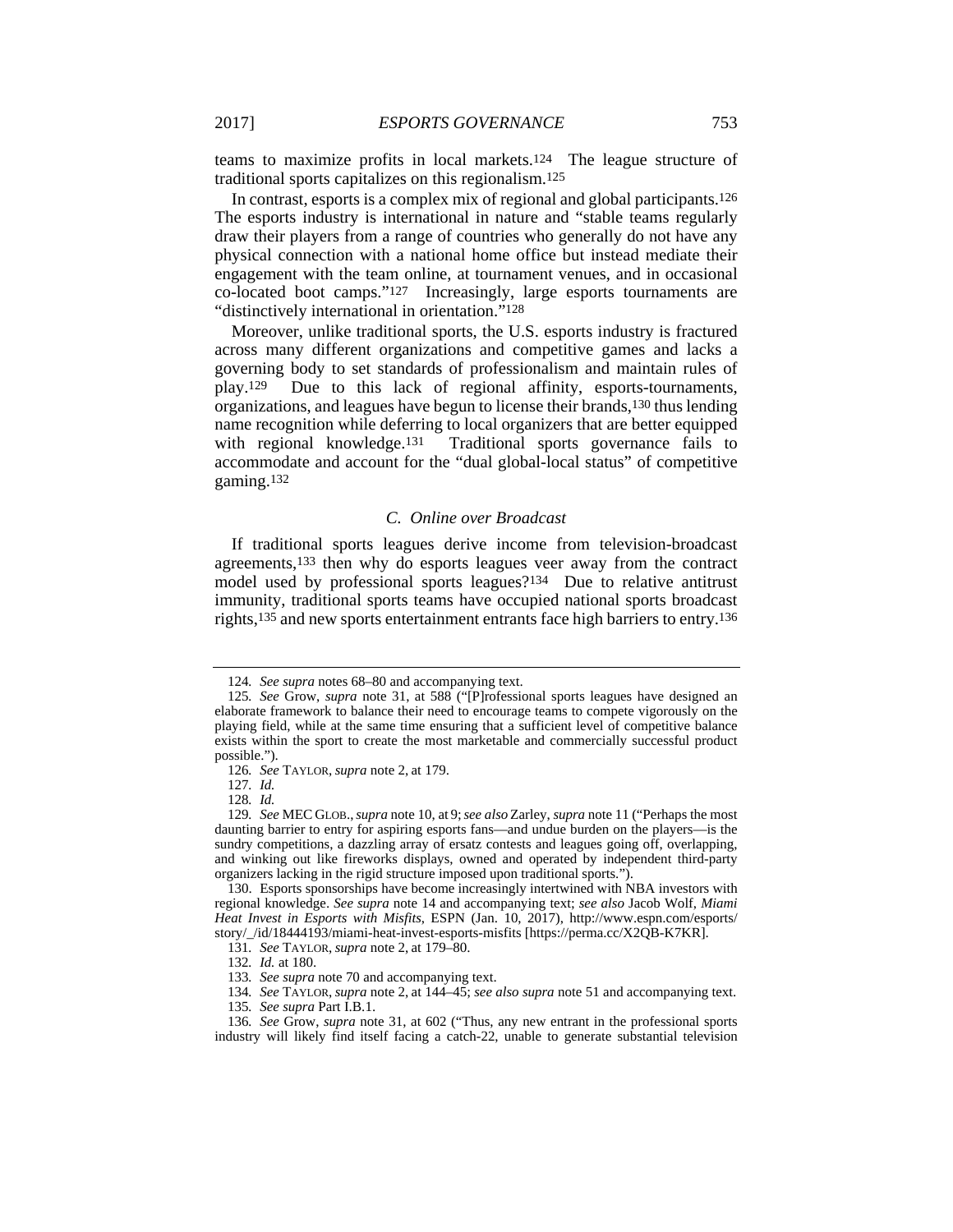By enacting the Sports Broadcasting Act and enabling pooled-rights agreements,137 the federal government granted professional sports leagues the ability to maintain competitive balance between interdependent teams and helped traditional sports leagues remain viable.138 Collective broadcasting agreements helped cement the commercial dominance of the traditional sports business, but such agreements raise concerns over pricefixing and restriction of consumer choice.139

Instead, the majority of esports consumption occurs online via the internet.140 Competitions have attracted the attention of several mainstream media outlets, like ESPN and Yahoo!,141 that have launched dedicated online portals and websites for esports news. An esports industry thought leader has stated: "Traditional media is important to make [esports] more mainstream and to expand the audience. But I think the old [esports] dream [of] 'we need to get [esports] on TV to succeed' is dead. [Esports games] have a proven record to be successful on internet stream[s] only."142

Given the popularity of online streaming of esports, esports leagues often do not prioritize television coverage and choose instead to focus on streaming platforms like Twitch.tv.143 The sale of online-streaming rights can be quite lucrative.144 For example, on December 16, 2016, an MLB- and Disneyowned video-streaming company, BAMTech, signed a deal with Riot Games to "pay a minimum of \$300 million through 2023."145 In exchange,

141*. See, e.g.*, Paresh Dave, *ESPN.com to Cover E-Sports with Same 'Rigor' as It Does the Big Leagues*, L.A. TIMES (Jan. 14, 2016), http://www.latimes.com/business/technology/la-fitn-espn-esports-20160113-story.html [https://perma.cc/8AKE-WCBJ]; *Yahoo Launches New Experience Dedicated to Esports*, BUS. WIRE (Mar. 2, 2016, 12:00 AM), http://www.businesswire.com/news/home/20160301007090/en/Yahoo-Launches-New-Experience-Dedicated-Esports [https://perma.cc/JC4T-3BE9].

 142. Radoslav "Nydra" Kolev, *DreamHack Partners with MTG for Esports Studio in Stockholm*, GOSU GAMERS (Sept. 25, 2013, 1:30 PM), http://www.gosugamers.net/starcraft2/ news/25446-dreamhack-partners-with-mtg-for-esports-studio-in-stockholm [https://perma.cc/2HVV-TAG7].

143*. See* Larkey, *supra* note 109, at 53.

 145. Aaron Souppouris, *MLB and Disney Pick Up 'League of Legends' Streaming Rights*, ENGADGET (Dec. 12, 2016), https://www.engadget.com/2016/12/16/bamtech-riot-gamesleague-of-legends-streaming-deal-wsj/ [https://perma.cc/LJ49-8KQB].

revenue until it signs a sufficient pool of talent but lacking the financial means to sign elite players without a significant television contract.").

<sup>137</sup>*. See* 15 U.S.C. § 1291 (2012); *supra* notes 74–77 and accompanying text.

<sup>138</sup>*. See supra* note 75 and accompanying text.

<sup>139</sup>*. See generally* Ross & Szymanski, *supra* note 30.

<sup>140</sup>*. See* Symposium, *supra* note 51, at 197 ("You take a look at the NFL, and they've grown as far as they can grow, so now they're looking at London and now they're looking at Mexico and they want to go international. The NBA, the same way; Major League Baseball, the same way. Well, again, almost like those are TV first, digital second, and esports is digital first, TV second, or maybe even TV third, who knows—this is international first."); *see also id.* at 192 ("[Esports] breaks a lot of models, especially the broadcast model, and we have this underlying IP ownership issue that's different than football and basketball and baseball or any stick-and-ball sport.").

<sup>144</sup>*. See* Todd Spangler, *MLB-Disney's BAMTech Inks 'League of Legends' \$300 Million Esports Streaming Pact*, VARIETY (Dec. 16, 2016, 10:12 AM), http://variety.com/2016/digital/news/bamtech-league-of-legends-mlb-disney-esports-1201944167/ [https://perma.cc/Y7EC-PBE7].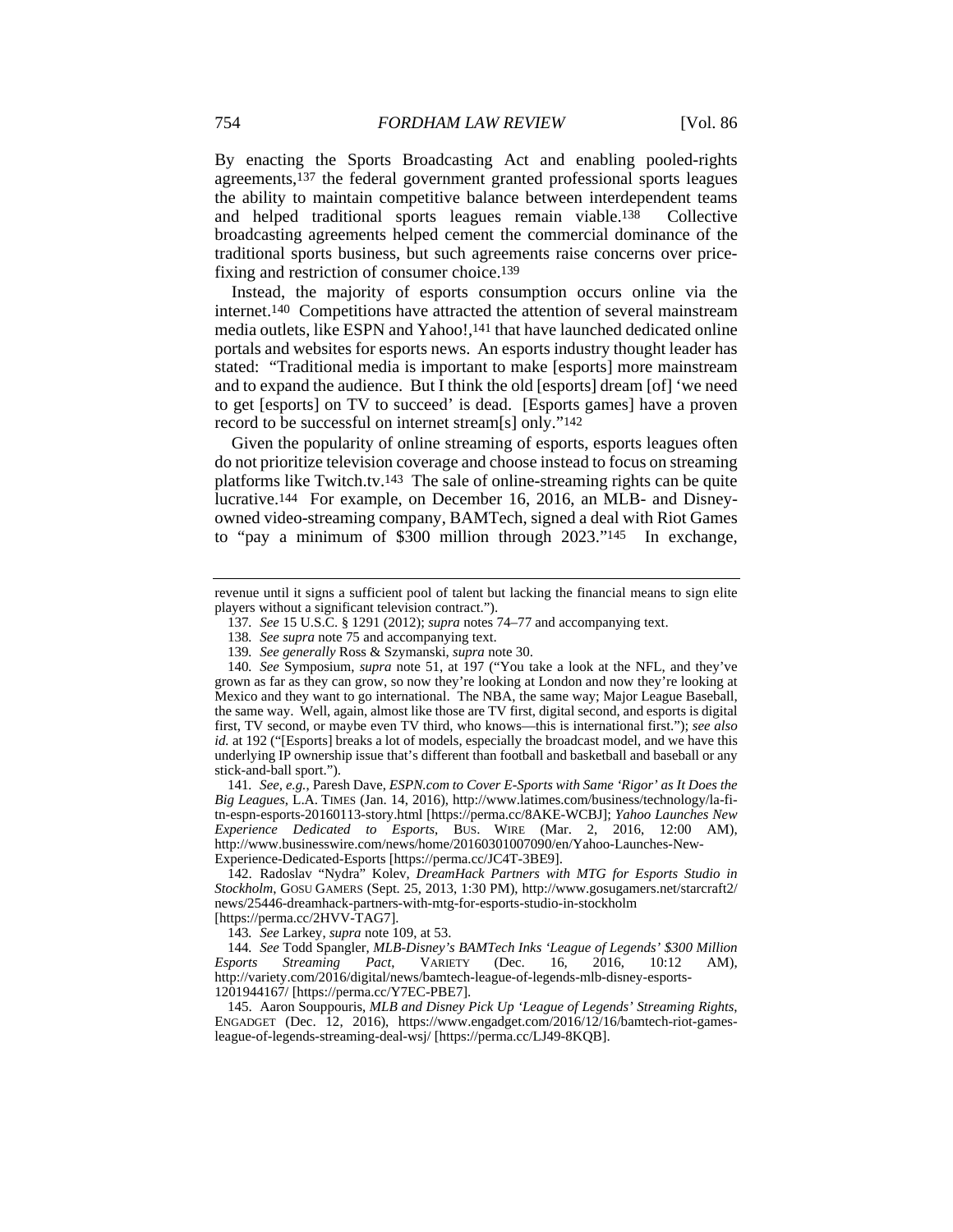BAMTech will receive the *exclusive right* to "stream and monetize" the competition play of Riot Games's League of Legends esports title.146 However, esports tournaments are structured so that the organizers retain the majority of sponsorship and broadcast revenue,147 with some exceptions.148 This often results in imbalanced profit sharing between the league, the teams, and the remaining esports market participants.149

#### *D. Anticompetitive Practices*

Traditional sports leagues are formed and maintained as joint ventures.150 Conversely, the most successful esports leagues are developer sponsored.151 Both joint-venture leagues and developer-sponsored leagues tend toward monopolistic practices that could trigger antitrust scrutiny.152

A game developer that doubles as a league owner has complete control over the players.153 For example, in 2013, Riot Games amended its contract terms with a noncompete clause that prevented professional League of Legends players from participating in other leagues and from streaming their gameplay in any competing video games.154 With one amendment, Riot Games unilaterally reduced the rights and earned income of professional League of Legends players.155 Riot Games subsequently amended these terms after the leaked restrictive contracts produced significant public outcry.156

150*. See supra* note 42 and accompanying text.

153*. But cf.* Zarley, *supra* note 11 ("The well-being of players may very well become baked into esports structures from their earliest days, rather than needing to be shoehorned in generations after the fact—and hopefully mitigating some of the potential downsides of professionalization.").

154*. See* Peter Bright, *Riot Tells Pro League of Legends Players They Can't Stream Competing Games*, ARS TECHNICA (Dec. 4, 2013, 7:13 PM), http://arstechnica.com/gaming/ 2013/12/riot-tells-pro-league-of-legends-players-they-cant-stream-competing-games/ [https://perma.cc/ZT3D-ZBJN]; *see also* Hollist, *supra* note 4, at 829.

155*. See* Hollist, *supra* note 4, at 829–30 ("In addition to their league salaries, prize winnings, and sponsorships, many professional players make money by 'livestreaming' . . . their video game matches in real-time over websites such as Twitch.tv. . . . With professional player salaries estimated at around \$25,000 annually, these streaming revenues amount to a large percentage of the players' incomes." (footnotes omitted)).

156*. Player Contracts and Unions in the LCS*, DPG LAW (Dec. 2013), http://www.dpgatlaw.com/Articles/Player-Contracts-and-Unions-in-the-LCS.shtml

[https://perma.cc/R6RC-4K5Z] ("[Riot's director of esports] justified his company's requirements in part by saying that Riot wants League of Legends to be a legitimate sport with a professional setting. Just as you wouldn't see an NFL player promoting the Arena Football

<sup>146</sup>*. See id.*

<sup>147</sup>*. See* Zarley, *supra* note 11.

<sup>148</sup>*. See, e.g.*, Imad Khan, *Riot Releases Details on NA LCS Franchising with \$10M Flat-Fee Buy-In*, ESPN (June 1, 2017), http://www.espn.com/esports/story/\_/id/19511222/riotreleases-details-na-lcs-franchising-10m-flat-fee-buy-in [https://perma.cc/XK45-M6X2] ("Revenue sharing is another major part of the evolution of the [League of Legends league]. Last year, Riot started making moves with the media deals and digital goods surrounding teams, and it is looking to build on that by requiring teams to 'share a portion of their leaguedriven revenues as well (including things like sponsorships and merch sales).'").

<sup>149</sup>*. See* Zarley, *supra* note 11.

<sup>151</sup>*. See supra* notes 60–63 and accompanying text.

<sup>152</sup>*. See supra* Parts I, II.D.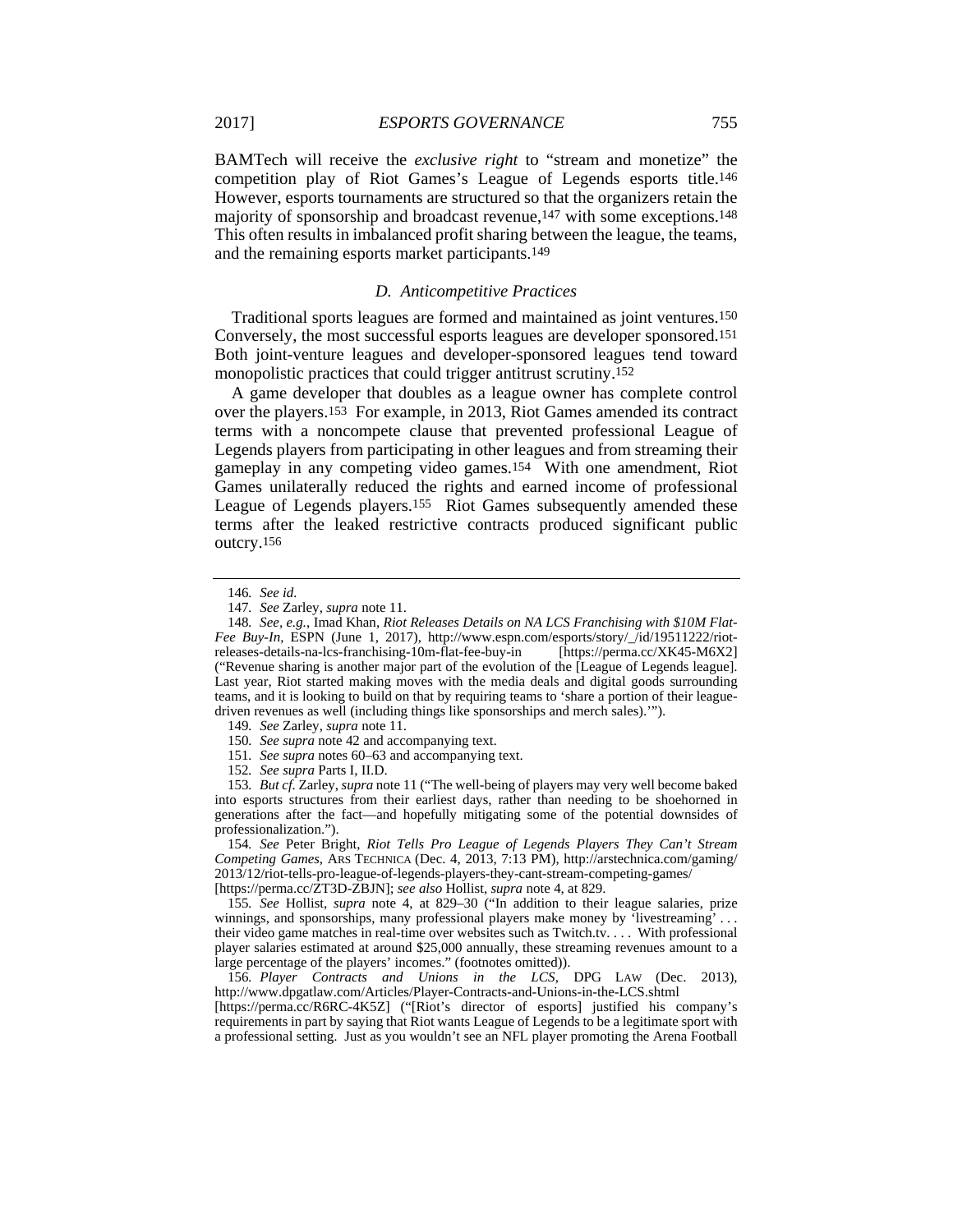Furthermore, as both the league organizer and the game developer, Riot Games can ban a player from participation in a league and even from the game entirely.157 Esports players and teams may not have the right to appeal these private developer-sponsored league rulings.158 In comparison, traditional sports leagues—like the NBA—may ban or suspend a player from playing in the league,159 but the player will not be barred from playing the sport of basketball entirely.

Through copyright ownership, a game developer can also control the expansion of a developer-sponsored league and prioritize developer interests over public uses.160 For example, in July 2017, Riot Games revealed a new franchising model for its developer-sponsored league in North America, but it did not extend the same franchising model for European teams.161 In its own best interest, Riot Games unilaterally restricted the rights of European players but also affected the profitability of European teams.162 Unlike a joint-venture league, which represents interests beyond the developer's own,163 a developer-sponsored league is focused on the exclusive promotion of the developer's game.164

#### III. SUCCESSES AND FAILURES IN GOVERNANCE GLOBALLY

In August 2017, the International Olympic Committee stated an interest in including esports in the 2024 Paris Olympic program but did not commit to

159*.* Jeff Zillgitt & AJ Neuharth-Keusch, *O.J. Mayo Dismissed and Disqualified from NBA for Violation of Drug Policy*, USA TODAY (July 1, 2016), http://www.usatoday.com/story/sports/nba/2016/07/01/oj-mayo-dismissed-nba-antidrug/86603780/ [https://perma.cc/ET9N-C4J5] (describing the ban of a professional

basketball player from the NBA and subsequent reinstatement eligibility).

160. Frankel & Gervais, *supra* note 92, at 2.

161*. See* Khan, *supra* note 148.

162*. See* Xing Li, *4 EU LCS Teams Have Reportedly Applied to Join the NA LCS*, DOT ESPORTS (Aug. 1, 2017, 8:25 PM), https://dotesports.com/league-of-legends/eu-lcs-apply-nalcs-franchising-16330 [https://perma.cc/RSW7-H79M] ("The decision to franchise one region before others dramatically impacts the balance of power, especially in terms of team and player earnings. Teams accepted into the franchised North American league will be offered revenue sharing for the first time, while EU LCS teams are left to wonder when they'll achieve that level of recognition."); *see also* Leo Howell, *LPL to Implement Franchising System*, ESPN (May 1, 2017), http://www.espn.com/esports/story/\_/id/19287373/lpl-implement-franchisingsystem [https://perma.cc/JF3S-DWKK] (introducing a franchise model for League of Legends in China).

163*. See supra* notes 42–44 and accompanying text.

164*. See* Hollist, *supra* note 4, at 829.

League, he claims, you shouldn't see a League player promoting [competitors' games] either.").

<sup>157</sup>*.* Eddie Makuch, *Pro League of Legends Player Banned for Anti-Semitism*, GAMESPOT (Jan. 24, 2013), http://www.gamespot.com/articles/pro-league-oflegends-player-banned-foranti-semitism/1100-6402913/ [https://perma.cc/L5GY-78RJ] (describing two lifetime bans issued by Riot against professional players).

<sup>158</sup>*.* Richard Lewis, *No Appeals Process for LCS Fines—TSM's Reginald Must Pay*, DAILY DOT (Aug. 20, 2014), http://www.dailydot.com/esports/tsm-reginald-fine-riot-games/ [https://perma.cc/E63D-HDFH] (describing an instance where Riot fined a professional player \$2000 and denied any rights to appeal the fine).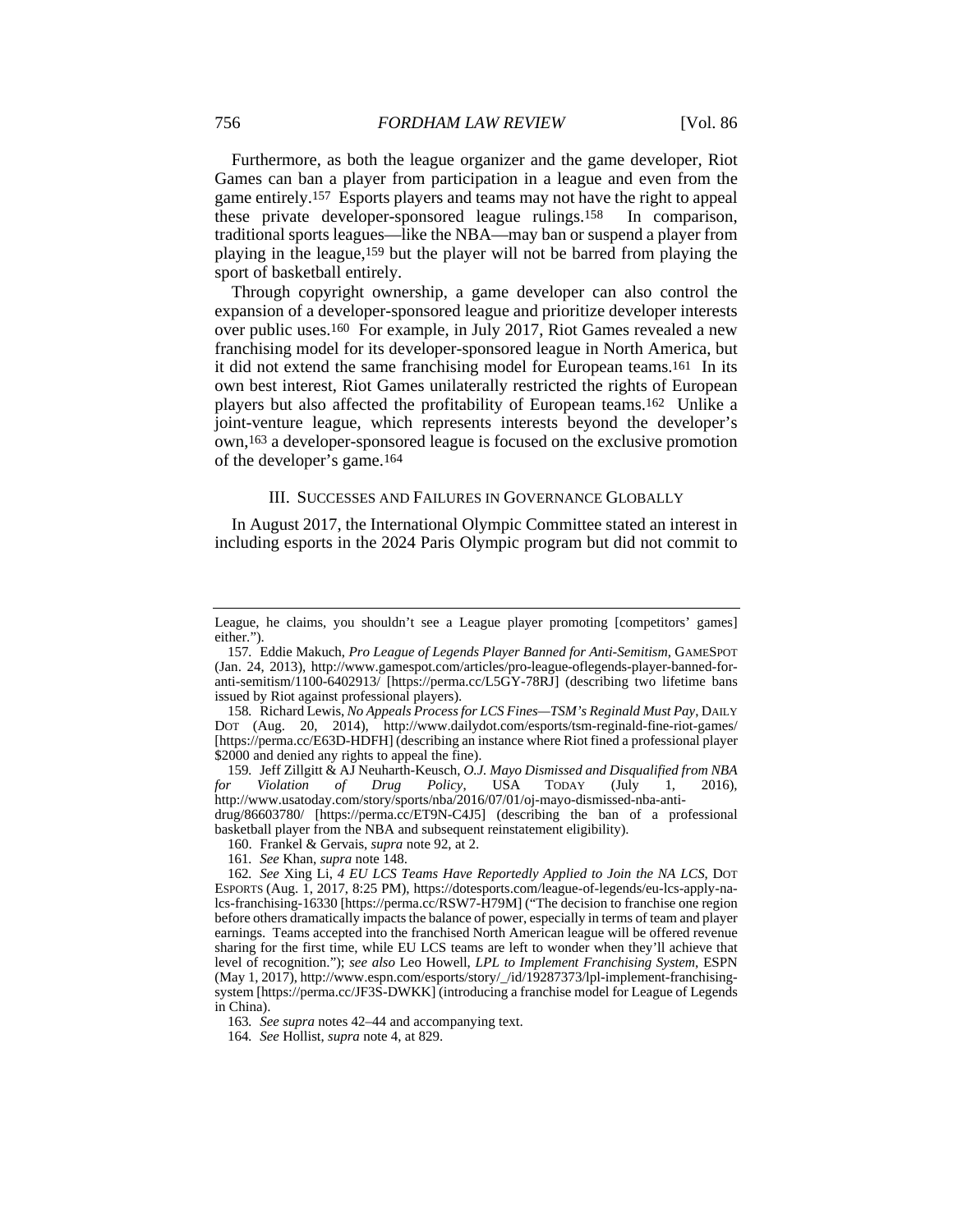doing so.165 The International Olympic Committee attributed its hesitancy to the lack of an *international* governing body ensuring standardization and legitimacy.166 Far from achieving even *national* legitimacy, esports-market participants in the United States have thus far been allowed to self-govern.167

Other countries, however, have begun to recognize the need for oversight and have taken affirmative steps to address regulatory gaps to varying degrees of success. South Korea, for example, has developed an extensive regulatory environment around esports.168 As recently as September 2016, the French Senate legalized "video game competitions" and also implemented regulations on exploitative entry fees, thus ensuring the payment of cash prizes and minimum standards for professional player contracts, visa issues,169 and even the rights of minors under the age of sixteen.170 In June 2016, the Russia Ministry of Sport recognized esports as a sporting discipline.171 This Part explores the successes and failures of esports governance in South Korea and the United Kingdom.

#### *A. South Korea*

The current high-water mark for national regulation of the esports market can be found in South Korea, where government infrastructure has been developed to support the esports industry and where esport games have achieved a degree of household recognition and normalcy.172 South Korea highlights how cultural influences, larger infrastructure developments, government policy decisions, and economic activities have intersected in a

[https://perma.cc/3SWX-Y56N] ("[I]f the industry isn't quick to regulate itself, then they are begging for State and Federal authorities in the United States to come and regulate for them."). 168*. See infra* Part III.A.

170*. Id.*

<sup>165</sup>*. See* Marissa Payne, *Paris Mulling Inclusion of Esports in 2024 Olympic Program*, WASH. POST (Aug. 8, 2017), https://www.washingtonpost.com/news/earlylead/wp/2017/08/08/paris-mulling-inclusion-of-esports-in-2024-olympic-program/ [https://perma.cc/UCH3-XKUC].

 <sup>166.</sup> *Id.* ("We do not see an organization or a structure that will give us confidence, or guarantee, that in this area the Olympic rules and values of sport are respected and in place, and that the implementation of these rules are monitored and secured."). To become an Olympic event, a sport must demonstrate a certain level of international organization, including having a world governing body like the Fédération Internationale de Football Association (FIFA) for soccer. *See id.*

<sup>167</sup>*. See* Symposium, *supra* note 51, at 188 ("In terms of the regulatory environment generally, the video game industry has done an excellent job for thirty-plus years of being selfregulated and working directly with state, local, and federal governments around the world to be able to maintain a level of sophistication."); Josh Bray, *Esports Is Getting Big, and Here's the Scandals to Prove It*, SUPER NERDLAND (Aug. 15, 2016), https://supernerdland.com/article/esports-getting-big-heres-scandals-prove/

<sup>169</sup>*. See* Adrien Auxent, *Esports Are Now Officially Legal in France*, ESPORTS OBSERVER (Sept. 30, 2016), http://esportsobserver.com/esports-are-now-officially-legal-in-france/ [https://perma.cc/EF44-U45T] ("Visa issues have become a significant problem for professional players in France, as tourist visas are invalid and illegal for the practice of professional esports.").

<sup>171</sup>*. See* Samuel Lingle, *Esports Is Now a Sport in Russia*, DOT ESPORTS (June 9, 2016, 7:30 PM), https://dotesports.com/general/esports-is-a-sport-russia-3412 [https://perma.cc/ WUK2-CDVQ].

<sup>172</sup>*. See* Hyeryoung Ok, *New Media Practices in Korea*, 5 INT'L J.COMM. 320, 332 (2011).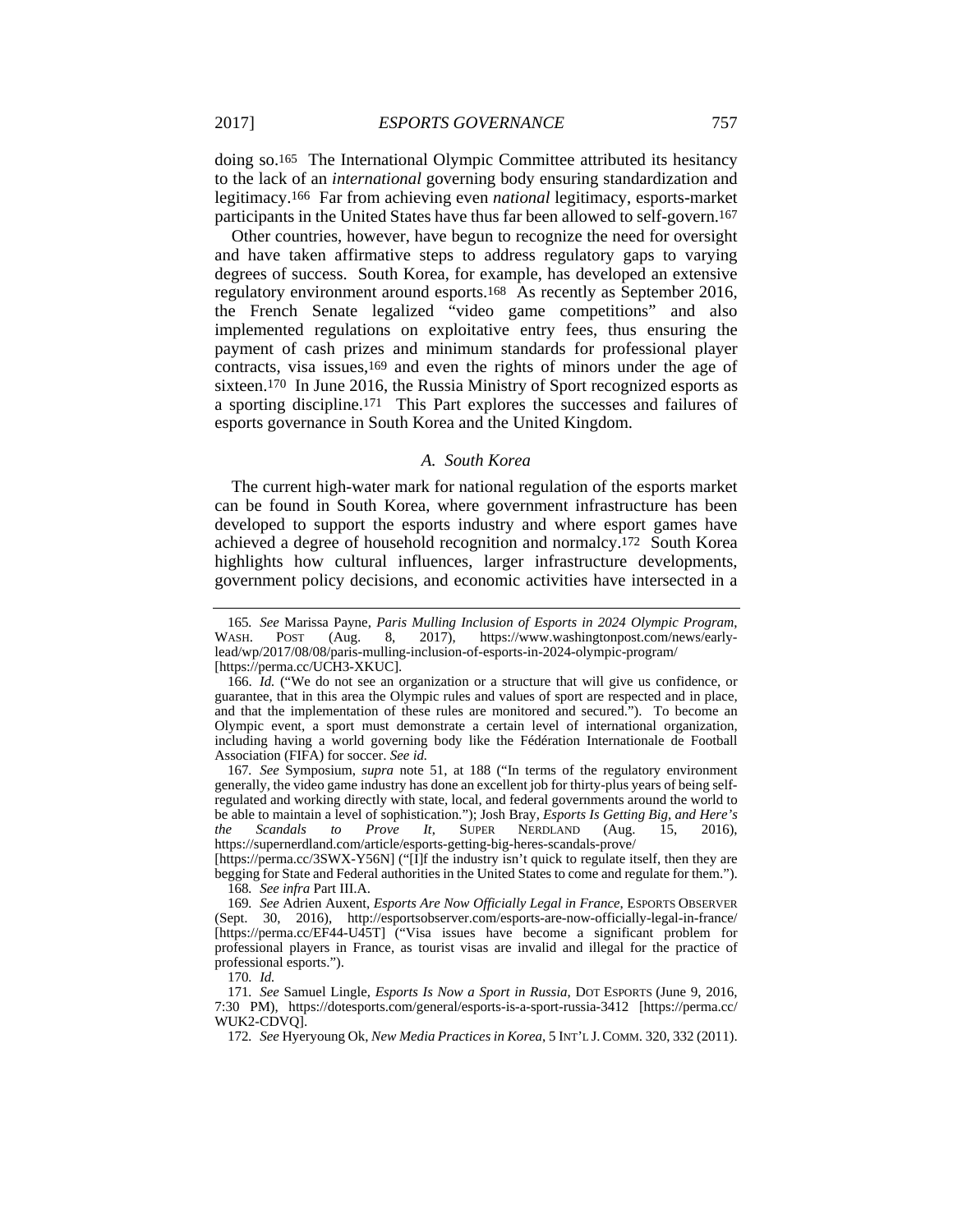fortuitous way to support the formation of a flourishing domestic esports industry.173

In 2000, the Korea eSports Association ("KeSPA") was established as a nongovernmental organization after approval and support from South Korea's Ministry of Culture and Tourism, and it has long been involved in regulating national gaming and esports.174 The twelve-member board is composed of executives from major corporations and the organization seeks to promote "game culture" and support "game-related international interaction business."175 KeSPA, with the support of the South Korean government, can officiate and organize tournaments,176 manage esports venues and create dedicated esports stadiums,177 oversee the registration of South Korean players,178 enforce professionalism and ethical standards,179 regulate sponsorships,180 distribute competition broadcast rights,181 and coordinate licensing agreements.182

Due to copyright ownership complications, KeSPA has struggled to enforce actions against game developers even with such a broad grant of authority. For example, in 2007, KeSPA sold the television-broadcasting rights for StarCraft, one of Blizzard Entertainment's competitive games, to two cable channels without Blizzard Entertainment's express consent.183 KeSPA stated that "[i]f a game achieves success as an iconic [esports] competition, and the developer pursues profits by declaring that their copyright is valid in the [traditional sports] industry as well, then that is a large obstacle for [esports'] growth and establishment as a future sportsentertainment industry."184 Blizzard Entertainment demanded a higher fee for its television broadcasting rights, which KeSPA refused.185 Blizzard Entertainment took the case to South Korean courts, stating:

180*. See* TAYLOR, *supra* note 2, at 162.

<sup>173</sup>*. See* TAYLOR,*supra* note 2, at 18 (noting that South Korea's esports industry benefited from a convergence of structural factors).

<sup>174</sup>*. Id.* at 161.

<sup>175</sup>*. Mission Statement*, KOREA ESPORTS ASS'N, http://www.e-sports.or.kr/page\_ kespa2014.php?\_module=kespa&\_page=greeting [https://perma.cc/TN28-6RP2] (last visited Oct. 16, 2017).

<sup>176</sup>*. See* TAYLOR, *supra* note 2, at 161.

<sup>177</sup>*. Id.*

<sup>178</sup>*. Id.* at 162.

<sup>179</sup>*. See* Brendan Sinclair, *Twelve Arrested in E-Sports Match-Fixing Scandal—Report*, GAMESINDUSTRY.BIZ (Oct. 19, 2015), http://www.gamesindustry.biz/articles/2015-10-19-12 arrested-in-esports-match-fixing-scandal-report [https://perma.cc/F3B4-6RZD] (reporting that KeSPA banned a coach and two players for life for illegal betting and fixing matches).

<sup>181</sup>*. See id.*

<sup>182</sup>*. See id.* This list of KeSPA's powers is not exhaustive. *See id.* at 168.

<sup>183</sup>*. See* TAYLOR, *supra* note 2, at 162. Blizzard Entertainment has stated: "If a player competes, we expect them to get paid. And if someone signs a license with us, we expect there to be some level of quality and we expect that those things are taken care of." *Id.* at 164. 184. *Id.* at 167–68.

<sup>185</sup>*. See* Kim Tong-Hyung, *Blizzard Vows to Take MBC to Court*, KOREA TIMES (Dec. 2, 2010, 7:19 PM), http://www.koreatimes.co.kr/www/news/tech/2010/12/133\_%2077381.html  $[https://perma.cc/L233-23XJ].$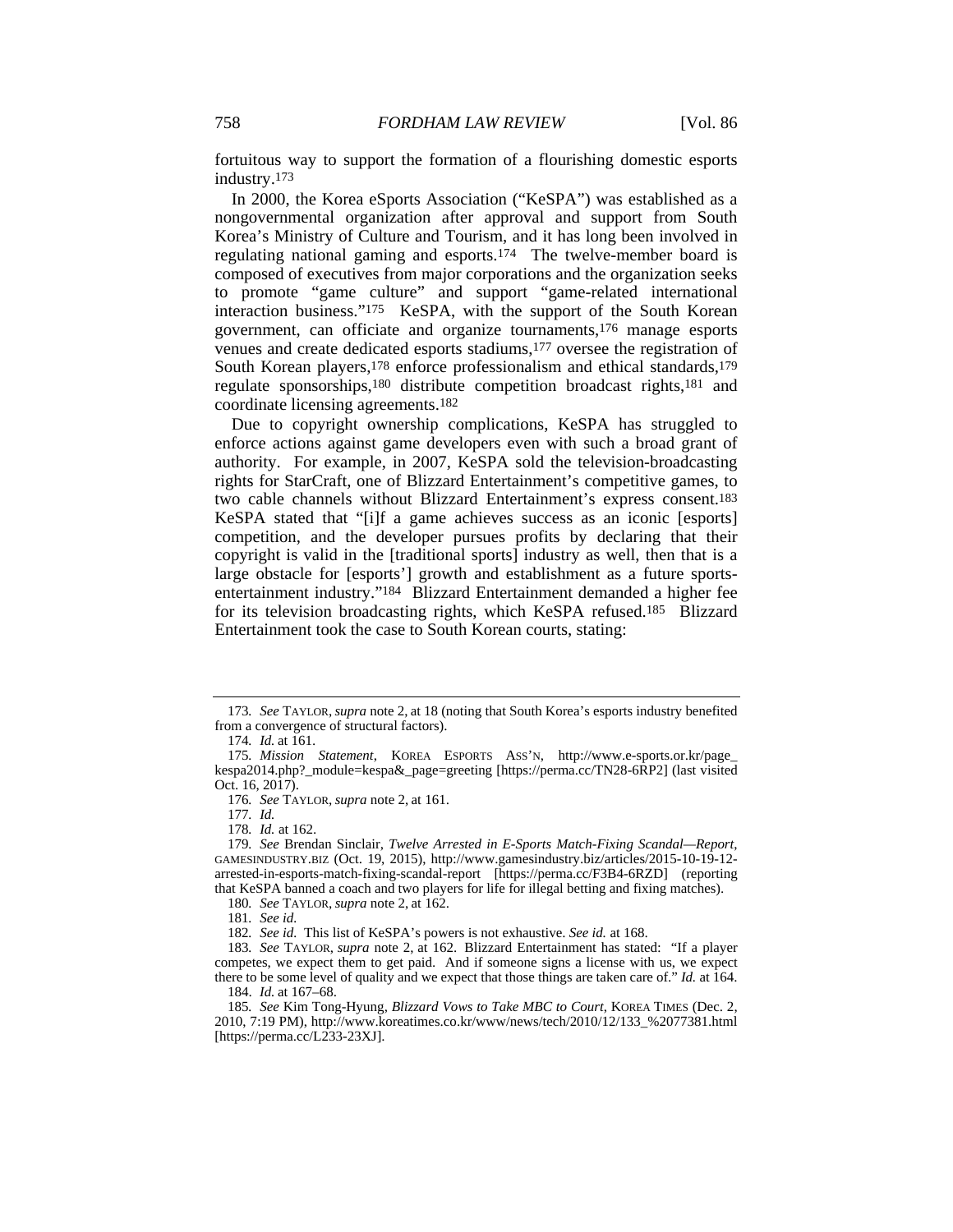StarCraft is not a public domain offering, as [Blizzard Entertainment] has invested significant money and resources to create the StarCraft game and the overall StarCraft universe . . . .

Classifying StarCraft and other [esports] as part of the public domain deprives developers such as [Blizzard Entertainment] of their [intellectual property] rights. There will be no incentive to do what [Blizzard Entertainment] had done to balance the games for competition, which is a more difficult task than creating a normal game.186

As a result, Blizzard Entertainment found another broadcast partner, GOM TV.187 KeSPA retaliated by threatening to remove professional teams from the KeSPA league if those teams appeared in GOM TV events.188 KeSPA released a statement that Blizzard Entertainment has a right to a "rational level of usage fee"189 and then asserted that KeSPA had the right to a licensing fee for running the league and ownership rights over all sponsorships, broadcasted programs, and program videos.190 Yet, despite KeSPA's objections, Blizzard Entertainment ended all negotiations with KeSPA for any future partnerships in 2010.191 KeSPA maintains that it provides value back to game developers through the authorization and subsequent legitimization of esports titles—"a kind of KeSPA stamp of approval."192 KeSPA has extensive dominion over esports in South Korea,193 but KeSPA lacked sufficient authority over Blizzard Entertainment's proprietary interests.

#### *B. United Kingdom*

Western countries lag behind Asian countries in esports regulation, but current proposals in the United Kingdom highlight the European Union's approach to esports governance.194 For example, in February 2009, the United Kingdom Esports Association ("UKeSA") was founded as "the [United Kingdom's] official esports governing body" with the mission of "working with government, industry, and community to develop, support,

<sup>186</sup>*. Id.*

<sup>187</sup>*.* Leigh Alexander, *Blizzard Breaks Off KeSPA Talks, Will Seek New StarCraft Partner*, GAMASUTRA (Apr. 27, 2010), http://www.gamasutra.com/view/news/119207/Blizzard\_ Breaks\_Off\_KeSPA\_Talks\_Will\_Seek\_New\_StarCraft\_Partner.php [https://perma.cc/AC8J-G5MN]; *see also* TAYLOR,*supra* note 2, at 166 ("[I]t's not about [the money]. It's more [about how] we really just want acknowledgement of [Blizzard Entertainment's] intellectual property.").

<sup>188</sup>*.* Alexander, *supra* note 187.

<sup>189</sup>*. Id.*

 <sup>190.</sup> TAYLOR, *supra* note 2, at 167.

<sup>191</sup>*. Id.* at 162 ("We've been negotiating with [KeSPA] about intellectual property rights for the last three years, and we've made no progress at all. . . . We're going to stop negotiating with [KeSPA] and look for a new partner.").

<sup>192</sup>*. Id.* at 168. KeSPA has stated that, in relation to developers, it "makes examinations of games when the developers want to make them an 'official [esports] title.'" *Id.* If approved, then the developers are allowed to host "official leagues" within the country. *See id.*

<sup>193</sup>*. See supra* notes 174–82 and accompanying text.

<sup>194</sup>*. See* Rosie Duckworth, *E-Sports—A Recent Explosion in Popularity but Still Room to Grow*, SQUIRE PATTON BOGGS (Sept. 7, 2016), http://www.sports.legal/2016/09/esports-arecent-explosion-in-popularity-but-still-room-to-grow/ [https://perma.cc/A99A-N3FM].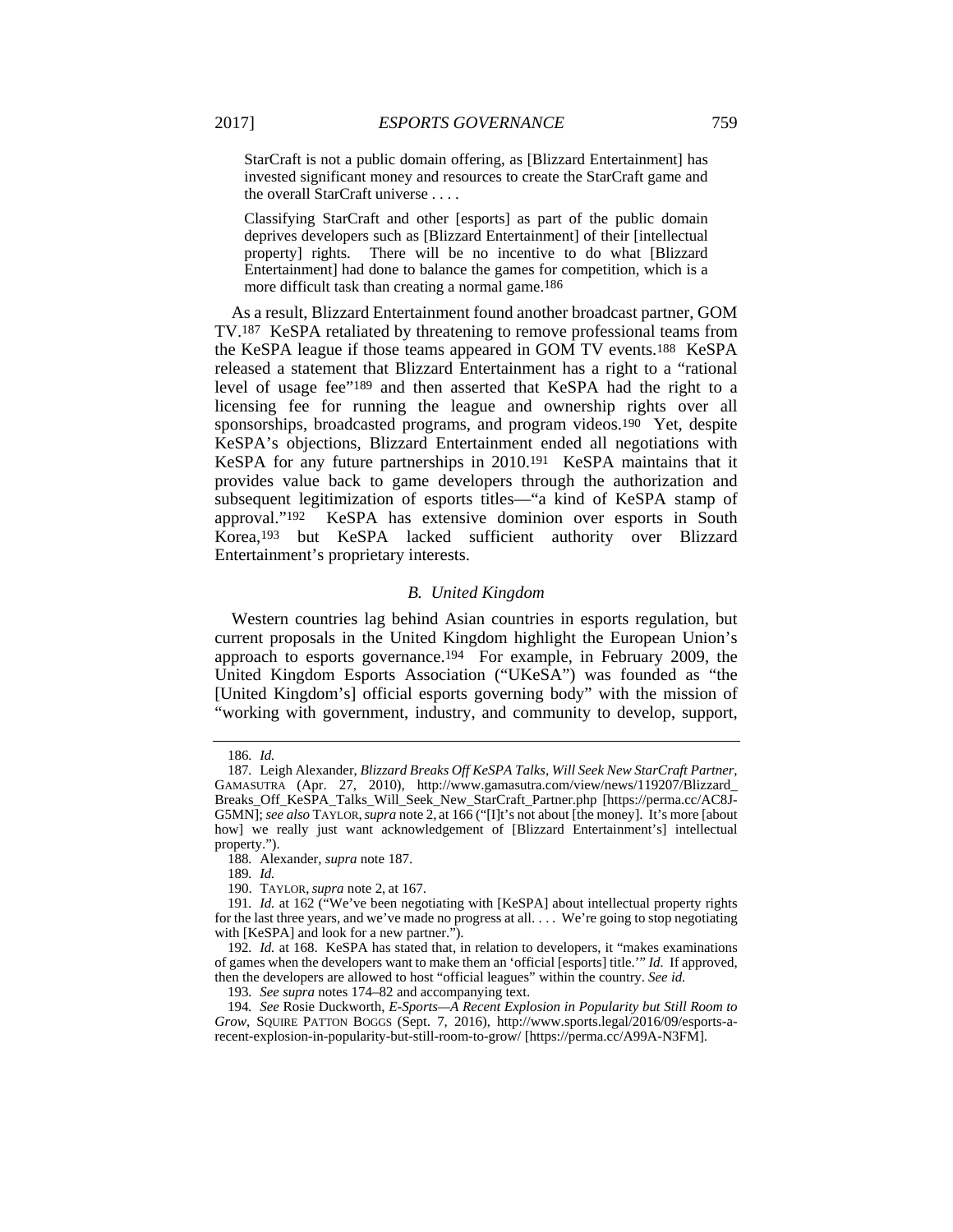encourage, and promote the growth of a professional competitive esports framework from an amateur grassroots level upwards."195 UKeSA failed to make promised prize payments and, in December 2009, it issued a final notification stating that it had filed for bankruptcy.196

Following UKeSA's collapse, the United Kingdom recognized the need for independent governance with government support.197 Accordingly, the British Esports Association (BEA) was founded on June 30, 2016, as an independent governing body under the authority of the United Kingdom government.198 In conjunction with the Department for Media, Culture, and Sport, the BEA seeks to act as the national governing body for esports in the United Kingdom with a focus on "grassroots" community organization.199 The BEA plans to "help and represent players at all levels; develop a grassroots competitive video game scene that will nurture future talent; support existing professionals and provide the infrastructure to create future British global champions."200 It has already taken measures by meeting with the Department of Culture, Media, and Sport along with several leading game publishers.201 The BEA's successes will be measured by its undertakings in 2017 and beyond.

#### IV. CALL OF (GOVERNANCE) DUTY: CONSIDERATIONS AND PROPOSALS

Despite the current dominance of Blizzard Entertainment and Riot Games, the esports industry has evolved and developed well beyond the contribution of any single company. The composition of professional esports is not a result of individual initiatives but comes from a diverse mix of actions,

 <sup>195.</sup> Goodeh, *UKeSA Launches*, ESPORTS HEAVEN (Oct. 31, 2008, 6:05 PM), http://www.esportsheaven.com/news/view/47606/ukesa-launches [https://perma.cc/H88R-EG3U].

<sup>196</sup>*. See* Richard Lewis, *UKeSA Files for Bankruptcy*, ESPORTS HEAVEN (Dec. 23, 2009, 4:28 PM), http://www.esportsheaven.com/news/view/49681/ukesa-files-for-bankruptcy [https://perma.cc/U7GV-4MJB].

<sup>197</sup>*. See* Callum Leslie, *The UK Launches an Official Governing Body for Esports*, DOT ESPORTS (July 1, 2016, 11:52 AM), https://dotesports.com/general/british-esports-association-3537 [https://perma.cc/8TJ4-RAX9]. Upon UKeSA's failure in 2009, an esports commentator remarked,

I still believe esports needs a governing body and in particular one in the [United Kingdom], but it needs to be government driven or sponsored [and] must include the community at large, not just those wanting to profit from esports. It will be a long time before an organization of this nature can make a profit, but the advantages of a combined, rule defining organization on standards in esports would help tremendously.

Tom Souter, *E-Sports in the UK*, TP REV. (July 23, 2013), http://www.tpreview.co.uk/blog/ 2013/07/23/esports-in-the-uk/ [https://perma.cc/47Z6-FRVT].

<sup>198</sup>*. Formation of the British Esports Association*, BRITISH ESPORTS ASS'N (June 30, 2016), http://www.britishesports.org/press-releases.html [https://perma.cc/H4TL-BJWC].

<sup>199</sup>*. See id.*

<sup>200</sup>*. Id.*

<sup>201</sup>*. About the British Esports Association*, BRITISH ESPORTS ASS'N, http://www.britishesports.org/about-us.html [https://perma.cc/S3DX-RA2C] (last visited Oct. 16, 2017).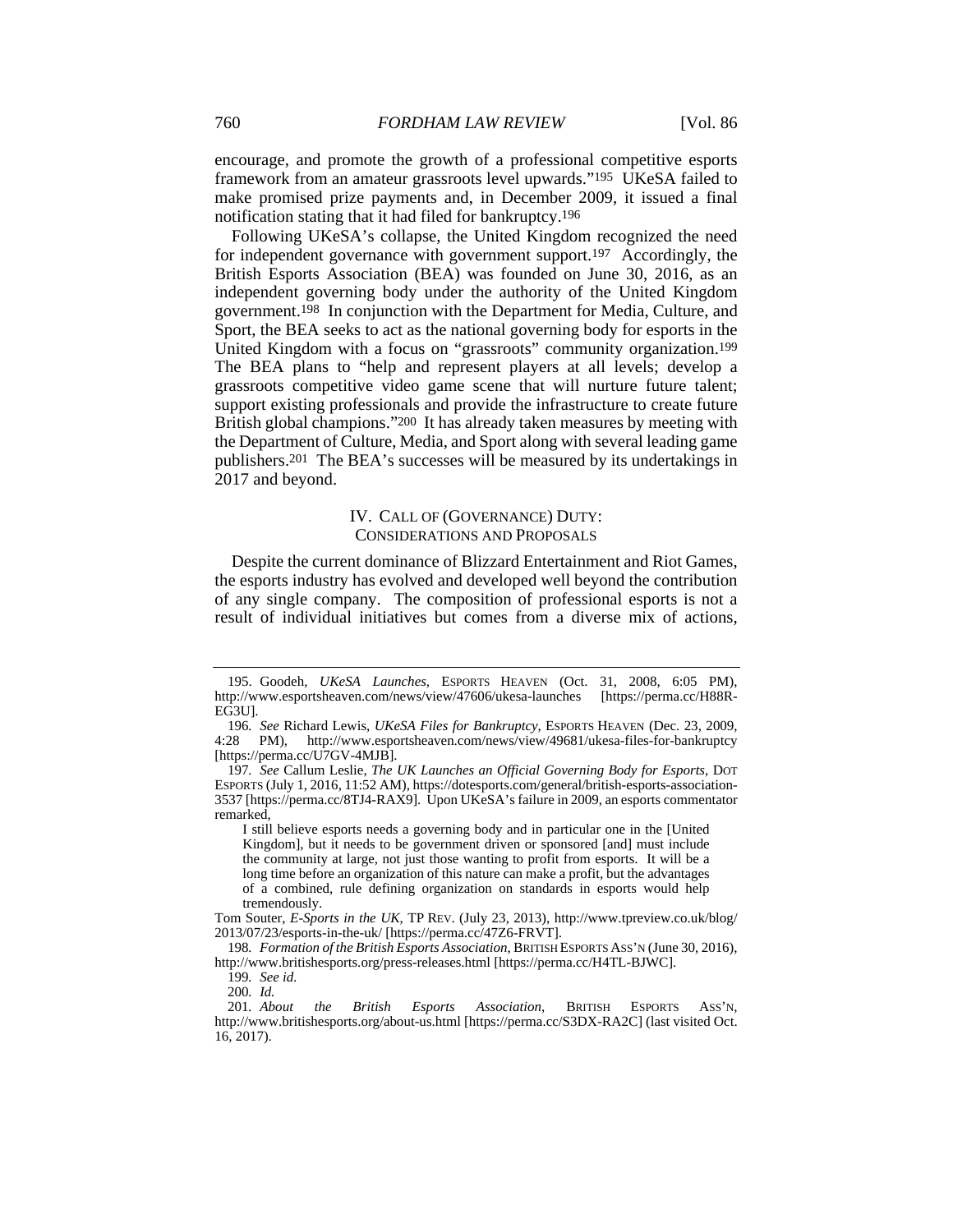policies, and practices from a range of stakeholders like other game developers, tournament organizers, and broadcasters.202

As evidenced by South Korea and the United Kingdom, governments have already begun to regulate the esports industry.203 Interested stakeholders from public policy officials down to individual players—seek to situate esports into broader conversations about sportsmanship and competitive play.204 This last Part proposes and considers two alternatives: (1) the formation of a pan-esports governing body under federal authority and (2) the induction into an existing international esports governance organization.

#### *A. We All Need Some Regulatory Body to Lean on*

As esports leagues and professional teams continue to form in the United States, public regulators should consider forming a national pan-esports governing body with sufficient federal authority to curb anticompetitive behavior and propagate minimum industry standards to foster competition.205

#### 1. Independence by Design

Since joint-venture and developer-sponsored leagues have historically exhibited anticompetitive behavior, esports regulators must consider governance that protects consumer demands and stymies anticompetitive practices. Traditional sports joint-venture leagues do not adequately address the interests of all stakeholders but,206 instead, tend toward collusive practices such as creating geographic artificial scarcity.207 Without rigorous market competition, joint ventures do not provide optimal assortment of goods and services, to the detriment of consumer welfare.208 Further, developer-sponsored leagues may seem like an efficient way to govern gameplay of a *single* game, but they also cause problems. Whereas control in a joint-venture model is spread equally across all franchises,209 teams and players within a developer-sponsored league forfeit any control.210 With developer-sponsored leagues taking such an active role in shaping esports governance,211 the industry runs the risk of promoting developer interests over the interests of other stakeholders.212

Independent governance may mitigate such problems. This pan-esports governing body should avoid creating its own competitions and tournaments to ensure independence.213 An independent governing body could determine

<sup>202</sup>*. See supra* note 50 and accompanying text.

<sup>203</sup>*. See supra* Part III.A.

<sup>204</sup>*. See supra* notes 22–25 and accompanying text.

<sup>205</sup>*. See supra* Part II.D.

<sup>206</sup>*. See supra* notes 41–49 and accompanying text.

<sup>207</sup>*. See supra* Part I.B.1.b.

<sup>208</sup>*. See supra* note 43 and accompanying text.

<sup>209</sup>*. See supra* note 35 and accompanying text.

<sup>210</sup>*. See supra* Part II.D.

<sup>211</sup>*. See supra* Part I.A.2.

<sup>212</sup>*. See supra* Parts II.D, III.A.

<sup>213</sup>*. See supra* notes 183–91 and accompanying text.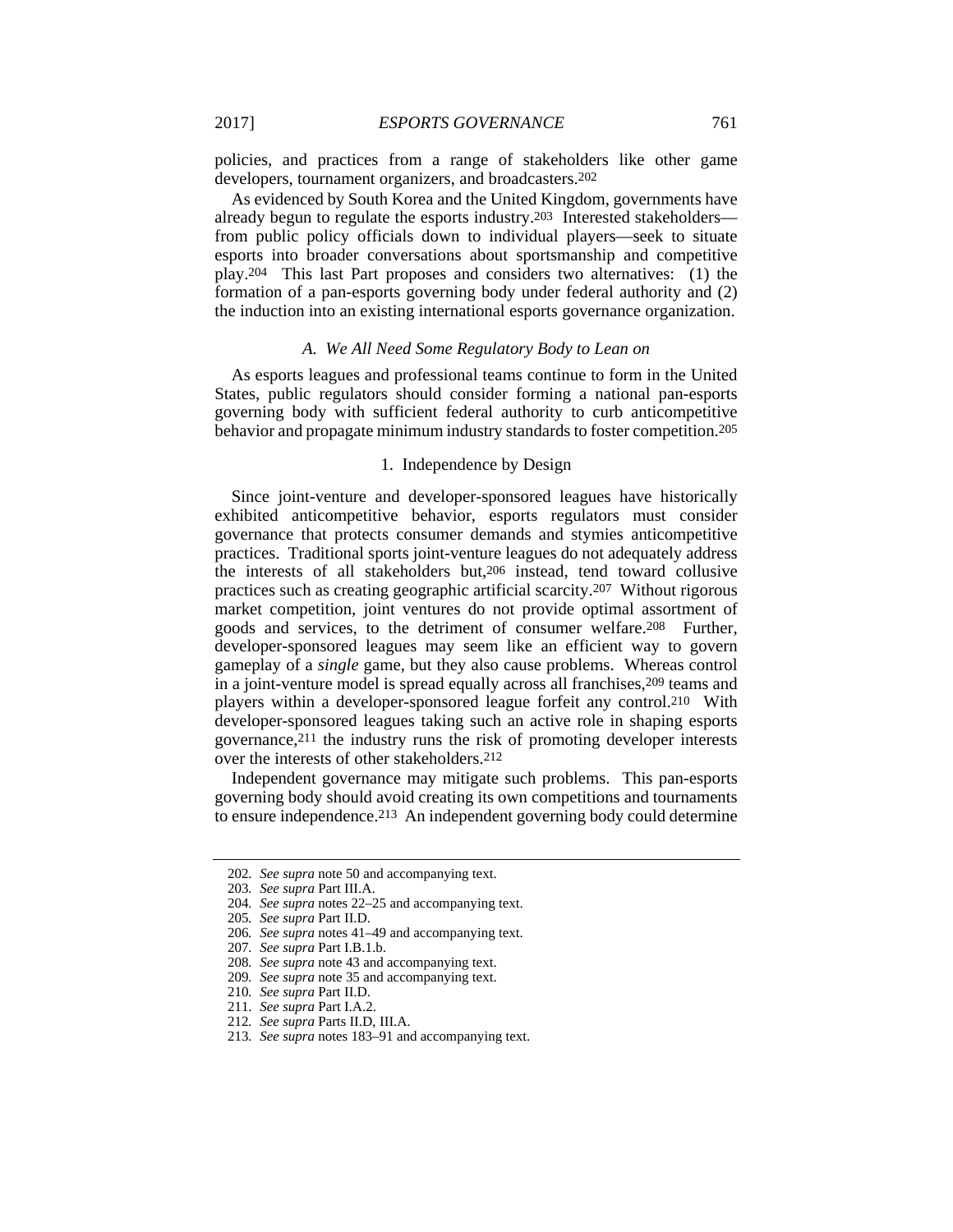minimum standards for consumers, players, teams, and leagues. Such an entity would, ideally, be structured with an advisory board of multiple stakeholders—such as government regulators representing consumer welfare, players' unions, and professional team owners—to oversee the functions of joint-venture and developer-sponsored leagues and to facilitate negotiations with esports game developers.

At the league level, an independent pan-esports governing body can also put an end to the "dazzling array of ersatz contests and leagues going off, overlapping, and winking out like fireworks displays."214 By requiring preapproval of any competition or league offering money prizes through an audit ensuring adequate financing, the governing body can help prevent any insolvencies. All professional joint-venture and developer-sponsored leagues should be required to register as member-stakeholders and pay membership fees based on year-over-year earnings. Contractual membership agreements could then set forth more permanent benchmark rules of play.215

At the player level, the governing body, like KeSPA, should mandate registration of all esports professional players and,216 additionally, mandate the registration of any counterparties that wish to employ or contract with a registered player. Failure to do so should be subject to review, penalty, or fines. If all players and players' unions are under the purview and protection of a pan-esports governing body, then the governing body will have sufficient market power to appeal on behalf of its constituents, any exploitative rulings or egregious fines imposed by game developers.

Furthermore, an independent pan-esports governing entity could facilitate the negotiation and sale of content-distribution agreements217 or even act as a clearinghouse for revenue flows.218 Sales of content-distribution rights often involve significant negative externalities and transaction costs219 because revenue is often contingent on the overall appeal of a game.220 A governing body could propagate industry practice standards for balanced profit sharing and prohibit long-term exclusive distribution agreements.221

#### 2. Federal Support Is Necessary

UKeSA's failures,<sup>222</sup> in conjunction with the limited successes of KeSPA,223 support the notion that federal support and regulatory intervention is necessary to ensure the success of a national esports governing body.224

<sup>214</sup>*.* Zarley, *supra* note 11.

<sup>215</sup>*. See supra* Part II.A.

<sup>216</sup>*. See supra* note 178 and accompanying text.

<sup>217</sup>*. See supra* Parts I.B.2, II.C.

<sup>218</sup>*. See supra* notes 148–49 and accompanying text.

<sup>219</sup>*. See supra* Parts I.B, II.D.

<sup>220</sup>*. See supra* Part II.B.

<sup>221</sup>*. See supra* Part II.C.

<sup>222</sup>*. See supra* notes 195–96 and accompanying text.

<sup>223</sup>*. See supra* notes 172–83 and accompanying text.

<sup>224</sup>*. See supra* Part III.B; *see also* Souter, *supra* note 197.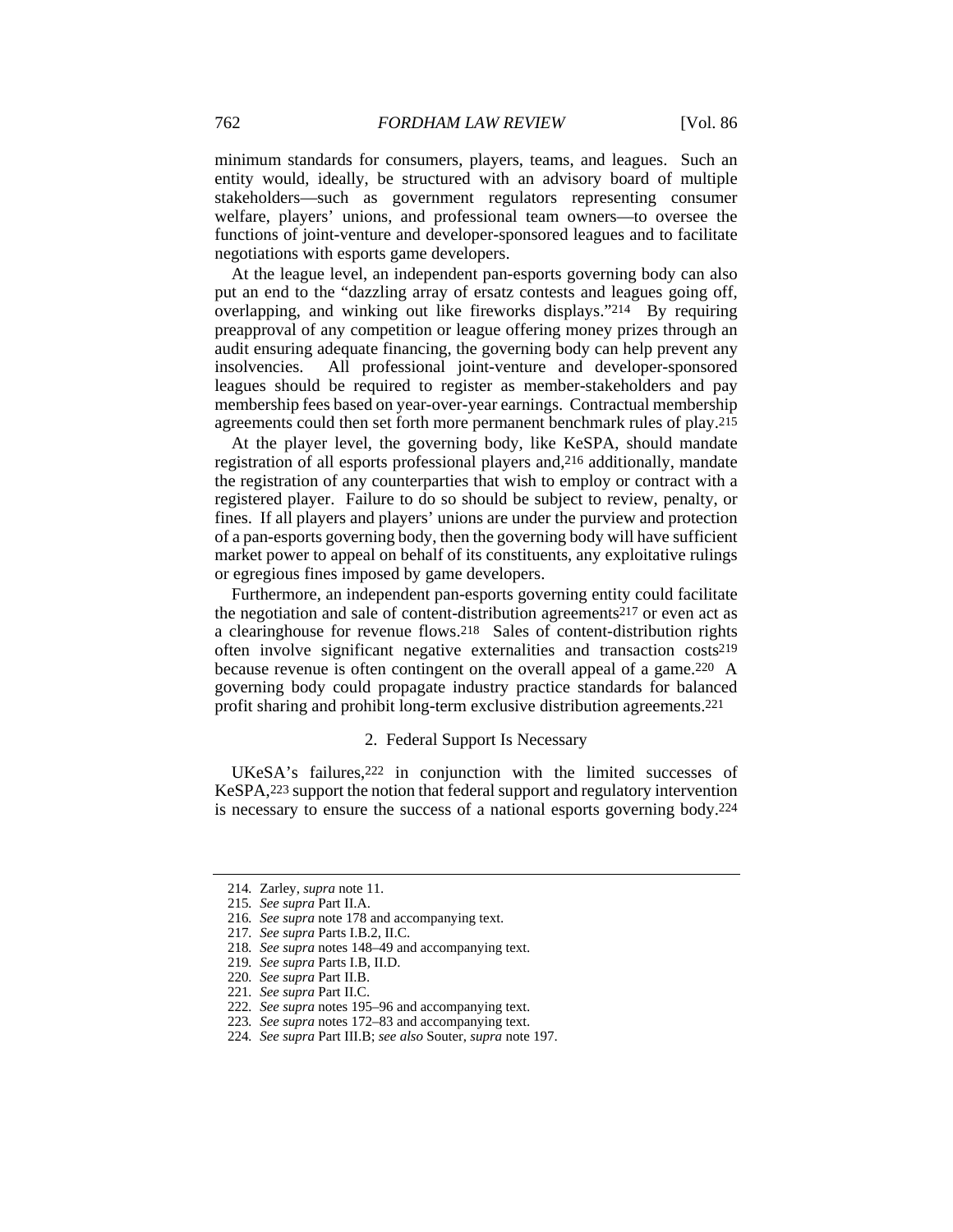Without enforcement authority, a national pan-esports body lacks legitimacy.225

KeSPA's relative successes in regulating and supporting South Korea's domestic esports industry stems from government backing by South Korea's Ministry of Culture and Tourism.226 Even with this support, KeSPA lacked sufficient regulatory power to deal with Blizzard Entertainment.227 Part of that difficulty may be attributed to a lack of independence.228 KeSPA threatened sanctions as a league organizer, and thus a counterparty—not as a governing organization.229 However, without more significant government involvement lending legitimacy, it is unlikely that an independent esports governing body would gain enough market traction to impact the stakeholder actions, compel membership, or enforce sanctions.230

One potential solution is direct legislation. By penning the Sports Broadcasting Act antitrust exemption, the federal government granted a natural monopoly to traditional sports leagues and allowed those leagues to flourish and grow.231 The esports industry is unlikely to receive the same treatment,232 but other forms of direct legislation may assist the development of the esports market. For example, in 2016, the French Senate implemented esports regulations that targeted exploitative fees, ensured prize payments, created minimum standards for player contracts, addressed visa issues, and established the rights of minors under the age of sixteen.233 The primary disadvantage to such direct regulation is that, since the esports industry is essentially based online, changes occur quickly.234 The legislative process is not anticipatory but often reactionary and likely will not be nimble or flexible enough to adapt to new changes and trends in technology and the esports market.235 Regardless, the federal government should be prepared to enact legislation that promotes basic gaming rights and ethics—like protection for minors and player employees—and also supports the legitimacy of a domestic esports association.

Another option is to nest an esports association within a federal agency. For example, a domestic esports regulatory authority could be a selfgoverning entity under the authority of a federal agency like the Federal Communications Commission (FCC).236 Since an esports organization often

- 226*. See supra* notes 174–74 and accompanying text.
- 227*. See supra* notes 179–91 and accompanying text.

<sup>225</sup>*. See supra* note 197 and accompanying text.

<sup>228</sup>*. See supra* Part IV.A.1.

<sup>229</sup>*. See supra* notes 188–93 and accompanying text.

<sup>230</sup>*. See supra* Part II.

<sup>231</sup>*. See supra* note 77 and accompanying text.

<sup>232</sup>*. See supra* Part II.

<sup>233</sup>*. See supra* note 169 and accompanying text.

<sup>234</sup>*. See supra* Part II.A, II.C.

<sup>235</sup>*. See supra* notes 2–13 and accompanying text.

 <sup>236.</sup> The FCC, the United States agency tasked with oversight of interstate communications, could also step in to directly regulate esports content distributors like Twitch.tv, YouTube, and others. *See What We Do*, FCC, https://www.fcc.gov/about-fcc/whatwe-do [https://perma.cc/CS3E-VJYC] (last visited Oct. 16, 2017).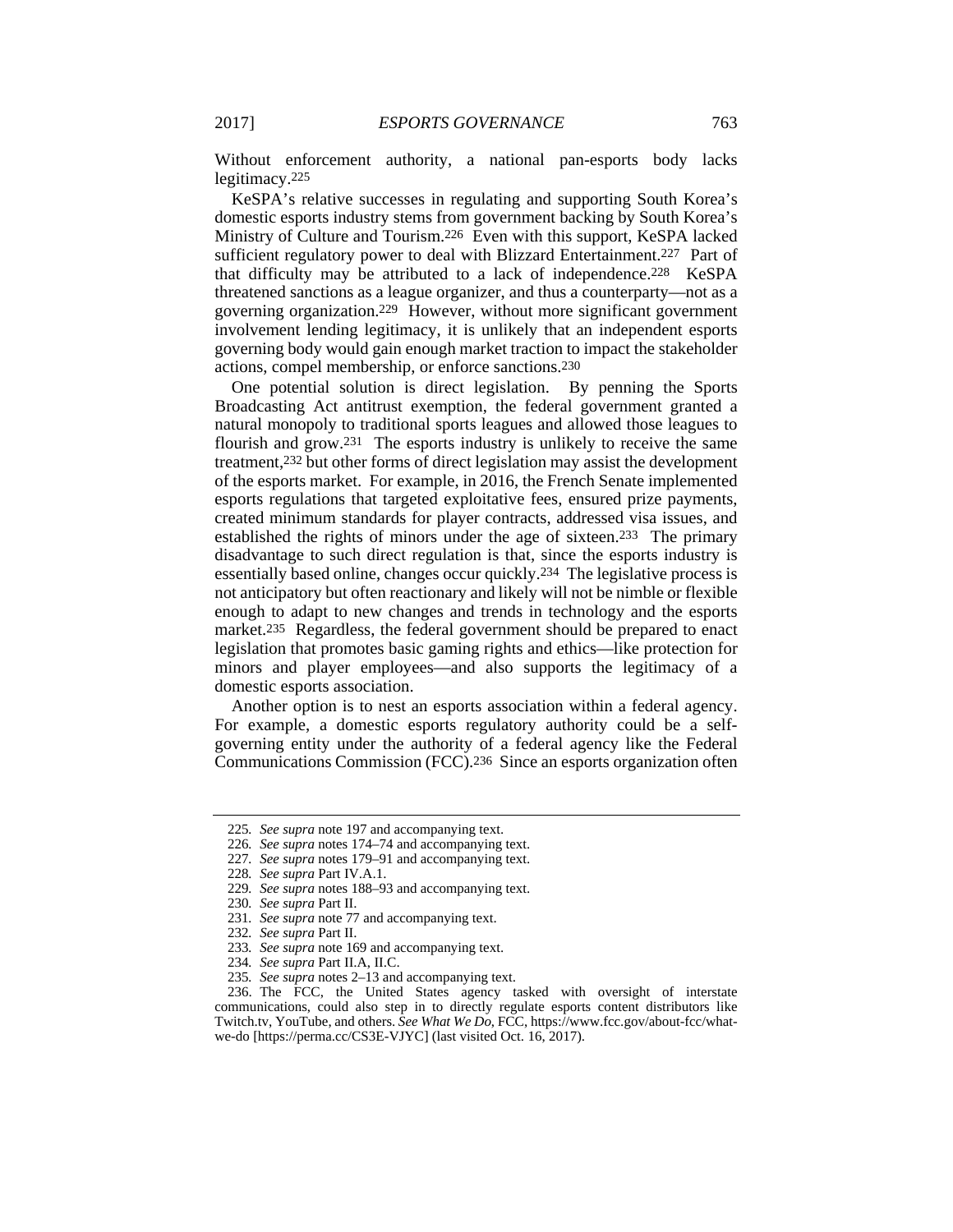engages in political and business dealings,237 an effective regulatory entity should also be granted enforcement and dispute resolution authority. KeSPA insists that its authorization of an esports game is imperative to a game's success in South Korea.238 Despite this argument, Blizzard Entertainment, as a private game developer, can choose not to work with KeSPA and contract with other companies without KeSPA's intervention.239 Without enforcement authority beyond mere reputational harm, an esports organization will have difficulty promulgating rules and standards that all stakeholders are willing to heed. At a minimum, regulators should grant an agency like the FCC the authority and power to enforce actions on behalf of the esports associations.

The manifold soft benefits of an independent private-public governance organization are hard to quantify. A domestic pan-esports body would be authorized to do the following: (1) provide an avenue for the community at large to combat coercive practices imposed by dominant profit-seeking stakeholders, (2) lend stability and reliability to the esports industry, thereby attracting capital investment, (3) amplify the concerns of downstream consumers and individual player interests, and (4) represent the aligned interests of the community at large in legitimizing esports as professional sports entertainment. Governmental support can only contribute further legitimacy to these aims while also buttressing the growth of the esports industry.

#### *B. Join an International Esports Association*

Should the federal government fail to provide adequate authority to a domestic pan-esports organization, the body could petition for membership in an international esports organization. Instead of regulating via multistakeholder standards-setting procedures and domestic market power, a domestic esports organization could largely defer to the regulations and sanctions of an international organization like the International e-Sports Federation ("IeSF"),240 a South Korea-based global organization, or the World Esports Association ("WESA").241 By joining an international esports association, the federal government may receive international pressure to grant a domestic governing body much-needed regulatory and enforcement authority.

<sup>237</sup>*. See supra* note 63 and accompanying text.

<sup>238</sup>*. See supra* note 192 and accompanying text.

<sup>239</sup>*. See supra* note 191 and accompanying text.

<sup>240</sup>*. Member Nations*, INT'L E-SPORTS FED'N, http://www.ie-sf.org/about/#membernations [https://perma.cc/S76T-N64F] (last visited Oct. 16, 2017); *see also* TAYLOR, *supra* note 2, at 174 ("International e-Sports Federation was launched in 2008, positioning itself as a coordinating organization between member nations (including KeSPA and a number of other organizations in Asia and Europe). One of its main goals is the standardization of esports.").

 <sup>241.</sup> WESA is "the result of joint efforts between industry-leading professional esports teams and ESL, the world's largest esports company." WESA, http://www.wesa.gg/ [https://perma.cc/EE75-VC7B] (last visited Oct. 16, 2017) (noting that WESA is open and inclusive and seeks to professionalize esports by "introducing elements of player representation, standardized regulations, and revenue shares for teams").